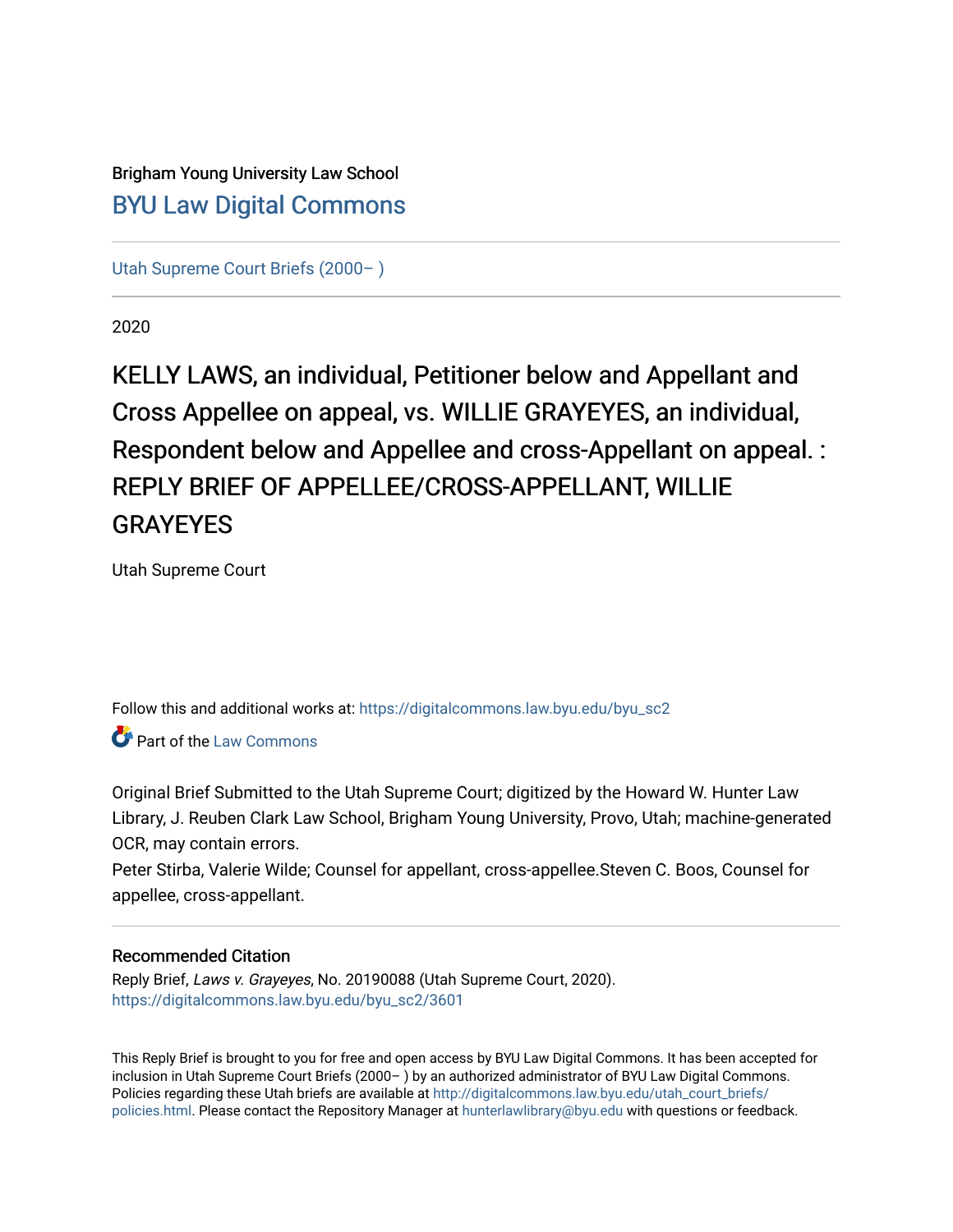## IN THE UTAH SUPREME COURT

## FILED UTAH APPELLATE COURTS

**JUL 13 2020** 

| KELLY LAWS,          |                      |
|----------------------|----------------------|
|                      |                      |
| an individual,       |                      |
|                      |                      |
| Petitioner below and |                      |
| Appellant and Cross- |                      |
| Appellee on appeal,  |                      |
|                      | Case No. 20190088-SC |
| VS.                  |                      |
|                      |                      |
| WILLIE GRAYEYES,     |                      |
|                      |                      |
| an individual,       |                      |
| Respondent below and |                      |
| Appellee and Cross-  |                      |
| Appellant on appeal. |                      |
|                      |                      |
|                      |                      |

### REPLY BRIEF OF APPELLEE/CROSS-APPELLANT, WILLIE GRAYEYES

 $\mathcal{L}_\text{max} = \frac{1}{2} \sum_{i=1}^n \mathcal{L}_\text{max}(\mathbf{z}_i - \mathbf{z}_i)$ 

On appeal from the Seventh Judicial District Court The Honorable Don M. Torgerson No. 180700016

215 South State Street, Suite 750 Durango, Colorado 81301 Salt Lake City, Utah 84110 Telephone: (970) 247-1755 Telephone: (801) 364-8300 Telecopier: (970) 247-8827 E-Mail: vwilde@stirba.com E-Mail: sboos@mbssllp.com

Peter Stirba (Utah Bar No. 3118) Steven C. Boos (Utah Bar No. 4198) Valerie Wilde (Utah Bar No. 7345) Maynes, Bradford, Shipps & Sheftel Stirba, P.C. 835 East Second Avenue, Suite 123

Counsel for appellant, Counsel for appellee, cross-appellee, Laws cross-appellant, Grayeyes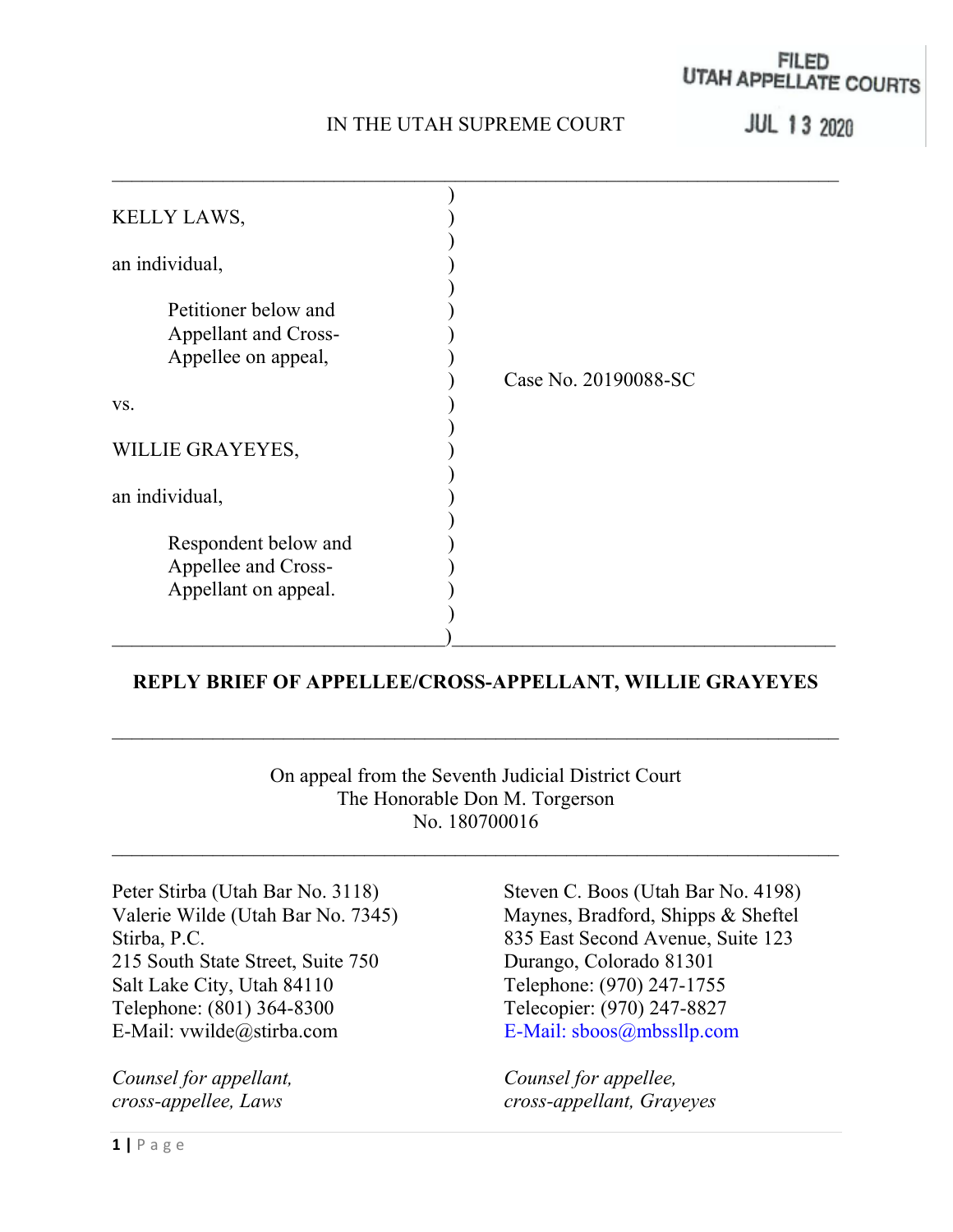Eric P. Swenson (Utah Bar No. 3171) Attorney and Counselor at Law 1393 East Butler Avenue Salt Lake City, Utah 84102 Telephone: (801) 521-5674 E-Mail: e.swenson@comcast.net

 David R. Irvine (Utah Bar No. 1621) Attorney and Counselor at Law 747 East South Temple Street Salt Lake City, Utah 84103 Telephone: (801) 579-0802 E-Mail: drirvine@aol.com

 Alan L. Smith (Utah Bar No. 2988) Attorney and Counselor at Law 1169 East 4020 South Salt Lake City, Utah 84124 Telephone: (801) 262-0555 E-Mail: alanakaed@aol.com

 Counsel for appellee, cross-appellant, Grayeyes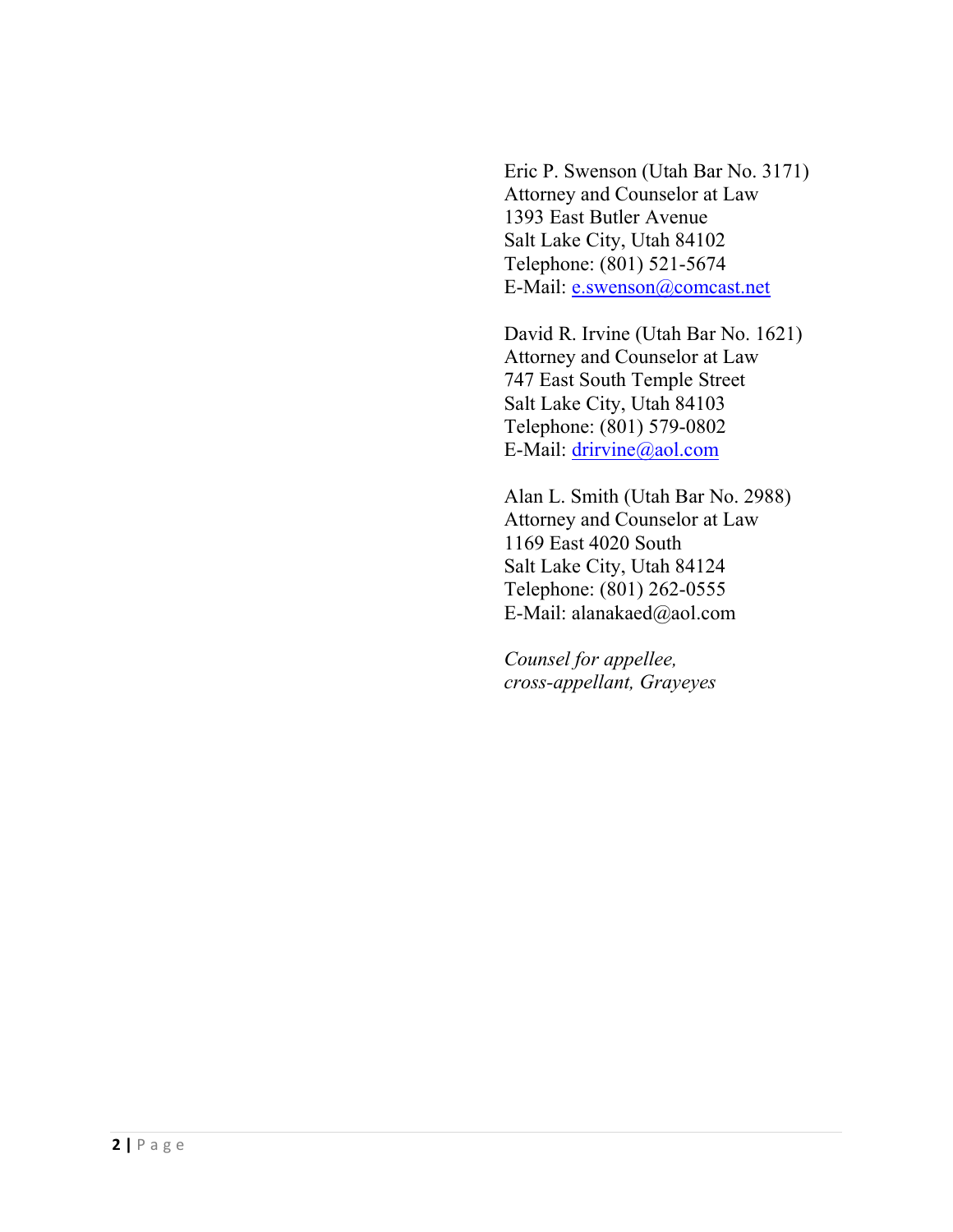## **TABLE OF CONTENTS**

| <b>Subject</b> | Page |
|----------------|------|
|                |      |
|                |      |
|                |      |
|                |      |
|                |      |
|                |      |
|                |      |
|                |      |
|                |      |
|                |      |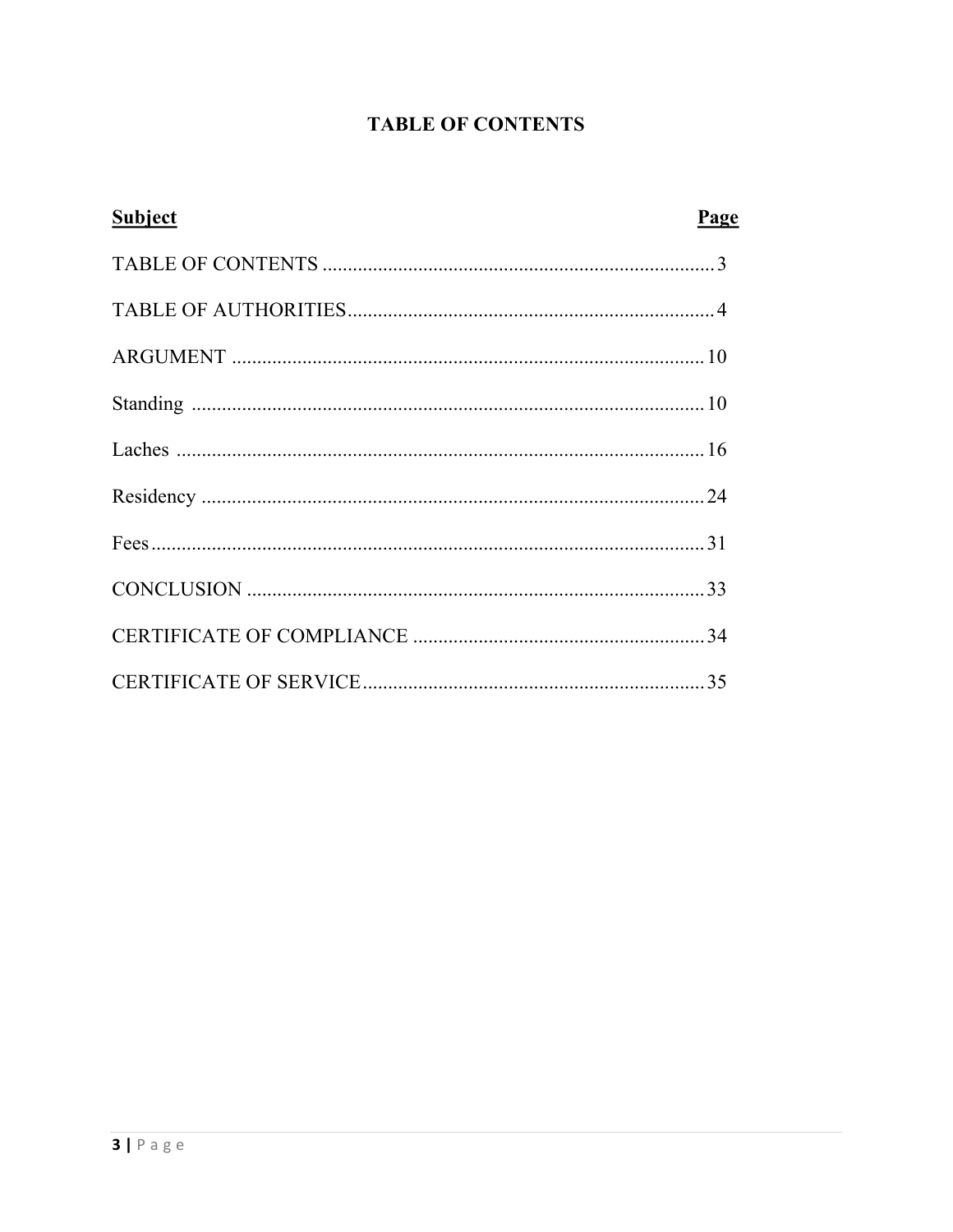## **TABLE OF AUTHORITIES**

| <b>Constitutions, Statutes, and Rules</b> |  |
|-------------------------------------------|--|
| <b>Utah Constitution</b>                  |  |
|                                           |  |
|                                           |  |
|                                           |  |
|                                           |  |
|                                           |  |
|                                           |  |
|                                           |  |
| <b>Utah Code</b>                          |  |
|                                           |  |
|                                           |  |
|                                           |  |
|                                           |  |
|                                           |  |
|                                           |  |
|                                           |  |
|                                           |  |
|                                           |  |
|                                           |  |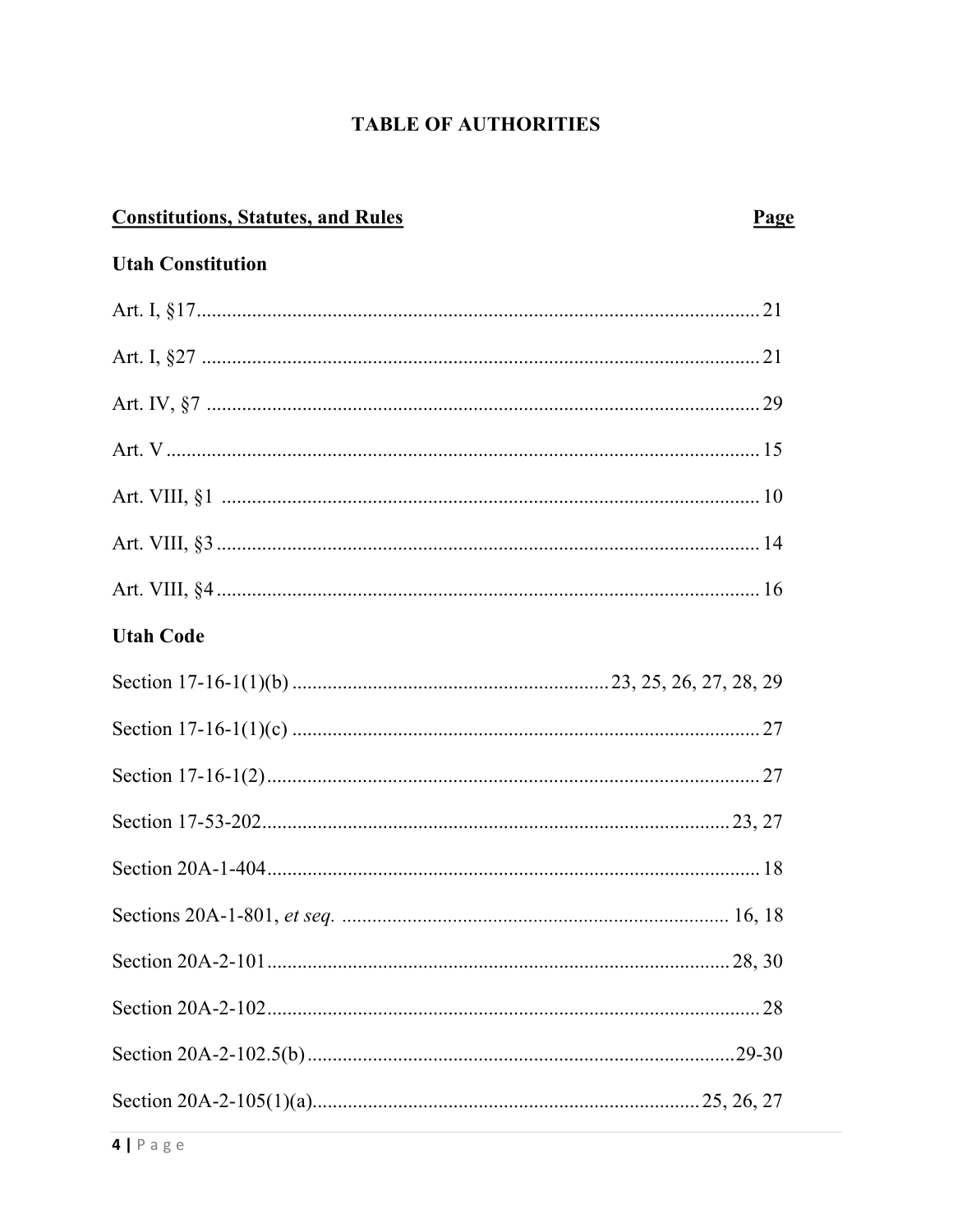| <b>Utah Rules of Civil Procedure</b> |
|--------------------------------------|
|                                      |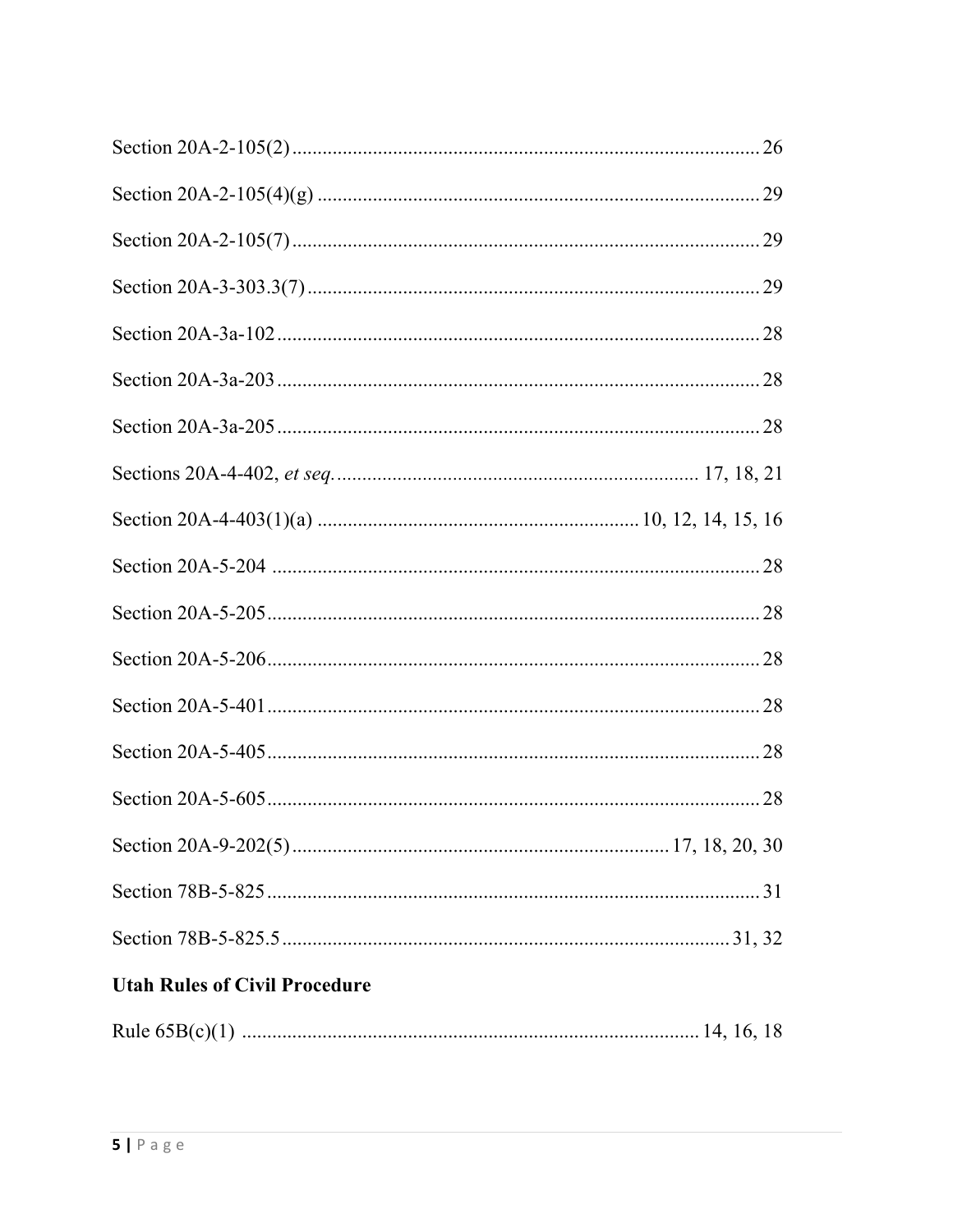# Case Law

| Cedar Mountain Envtl., Inc. v. Tooele County, 2009 UT 48  14 |
|--------------------------------------------------------------|
|                                                              |
|                                                              |
|                                                              |
|                                                              |
|                                                              |
|                                                              |
|                                                              |
|                                                              |
|                                                              |
|                                                              |
|                                                              |
|                                                              |
|                                                              |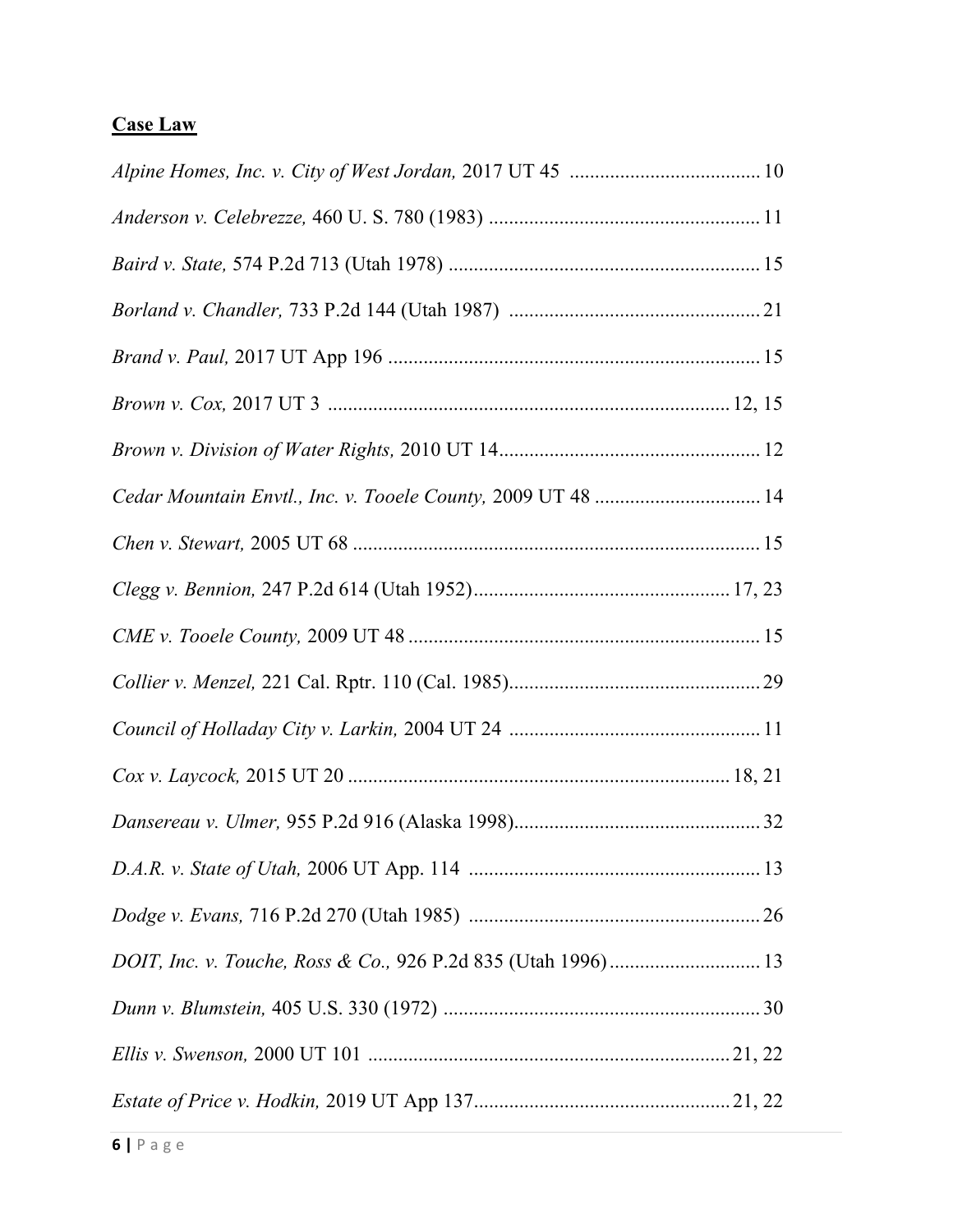| Lake & Peninsula Borough v. Oberlatz, |  |
|---------------------------------------|--|
|                                       |  |
|                                       |  |
|                                       |  |
|                                       |  |
|                                       |  |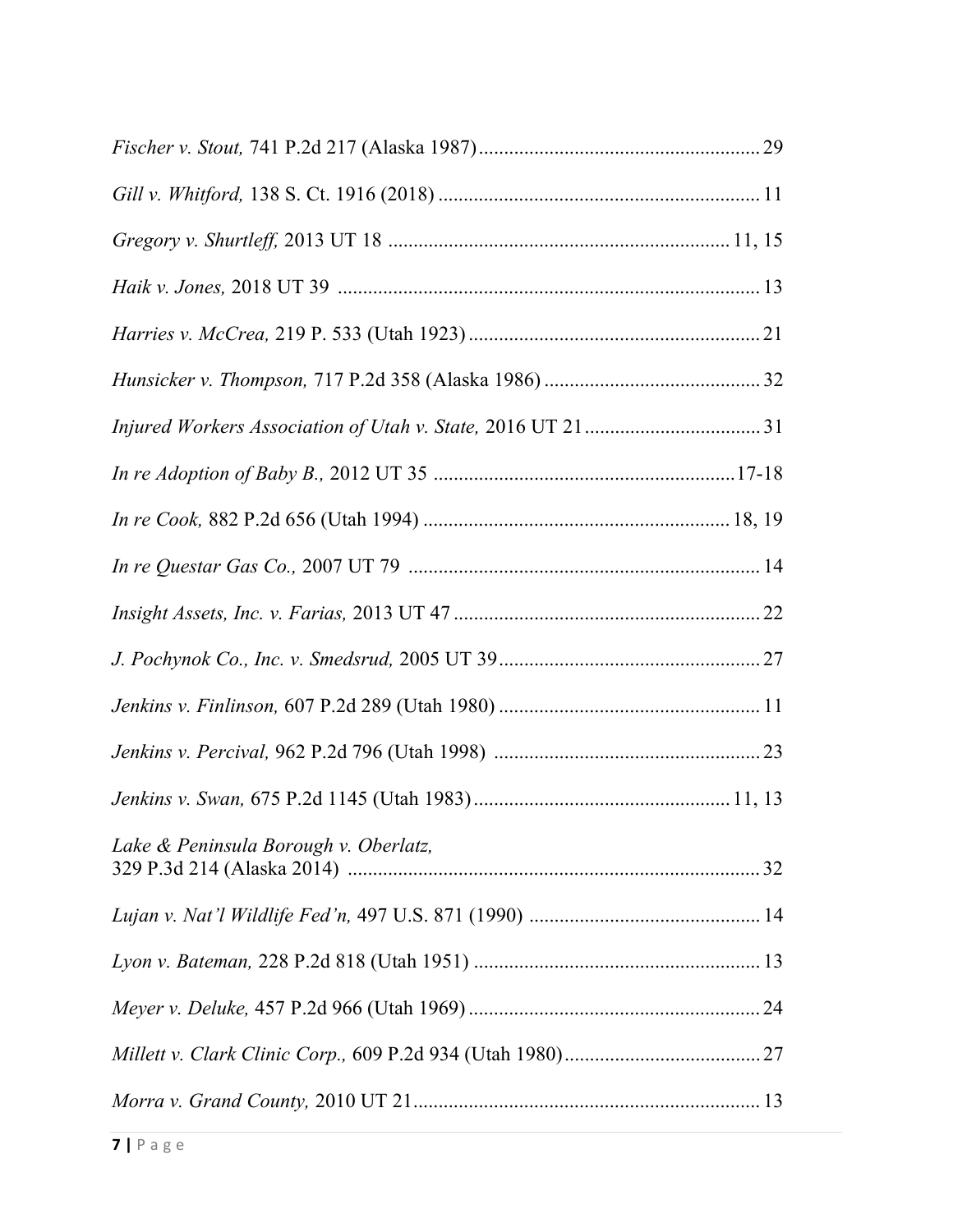| Pike Countryside Annexation v. Vernal City,                                                    |
|------------------------------------------------------------------------------------------------|
|                                                                                                |
|                                                                                                |
|                                                                                                |
|                                                                                                |
| Schlesinger v. Reservists Comm. To Stop the War,                                               |
|                                                                                                |
| Soules v. Kauaians for Nukolii Campaign Committee,                                             |
|                                                                                                |
|                                                                                                |
| Stewart v. Utah Public Service Commission, 885 P.2d 759 (Utah 1994) 31                         |
| Terracor v. Utah Bd. of State Lands, 716 P.2d 796 (Utah 1986)  10, 12                          |
| Timpanogos Planning and Water Management Agency<br>v. Central Utah Water Conservancy District, |
| Utah Chapter of the Sierra Club v. Utah Air                                                    |
|                                                                                                |
| Utahns for Better Dental Health-Davis, Inc. v.                                                 |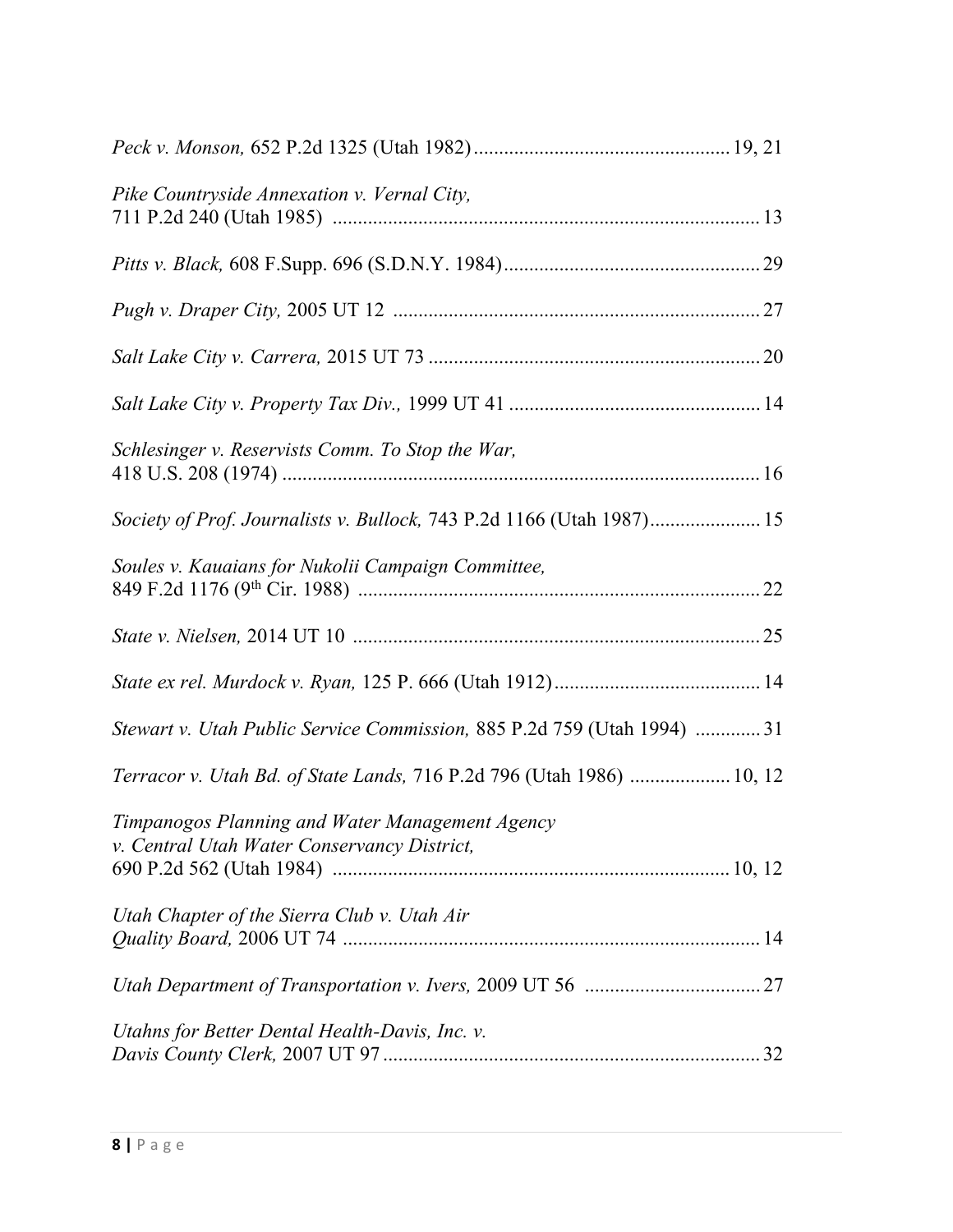| Utah Safe to Learn-Safe to Worship Coalition,                                                                   |
|-----------------------------------------------------------------------------------------------------------------|
| Utah State Democratic Committee v. Monson,                                                                      |
|                                                                                                                 |
|                                                                                                                 |
| Wagner v. Cruz, 2016 WL 1089245 (D. Utah, March<br>18, 2016) (Judge Parrish), <i>aff'd</i> , 662 Fed. Appx. 554 |
| Washington County Water Conservancy Dist. v. Morgan, 2003 UT 58  14                                             |
| Wilkie v. Delaware County Bd. of Elections,                                                                     |
|                                                                                                                 |
| York v. Unqualified Washington County Elected Officials,                                                        |
| <b>Other Authorities</b>                                                                                        |
| Mazo, "Residency and Democracy: Durational Residency<br>Requirements From the Framers to the Present,"          |
| Note, "Durational Residence Requirements for Candidates,"                                                       |
| Roberts, "Article III Limits on Statutory Standing,"                                                            |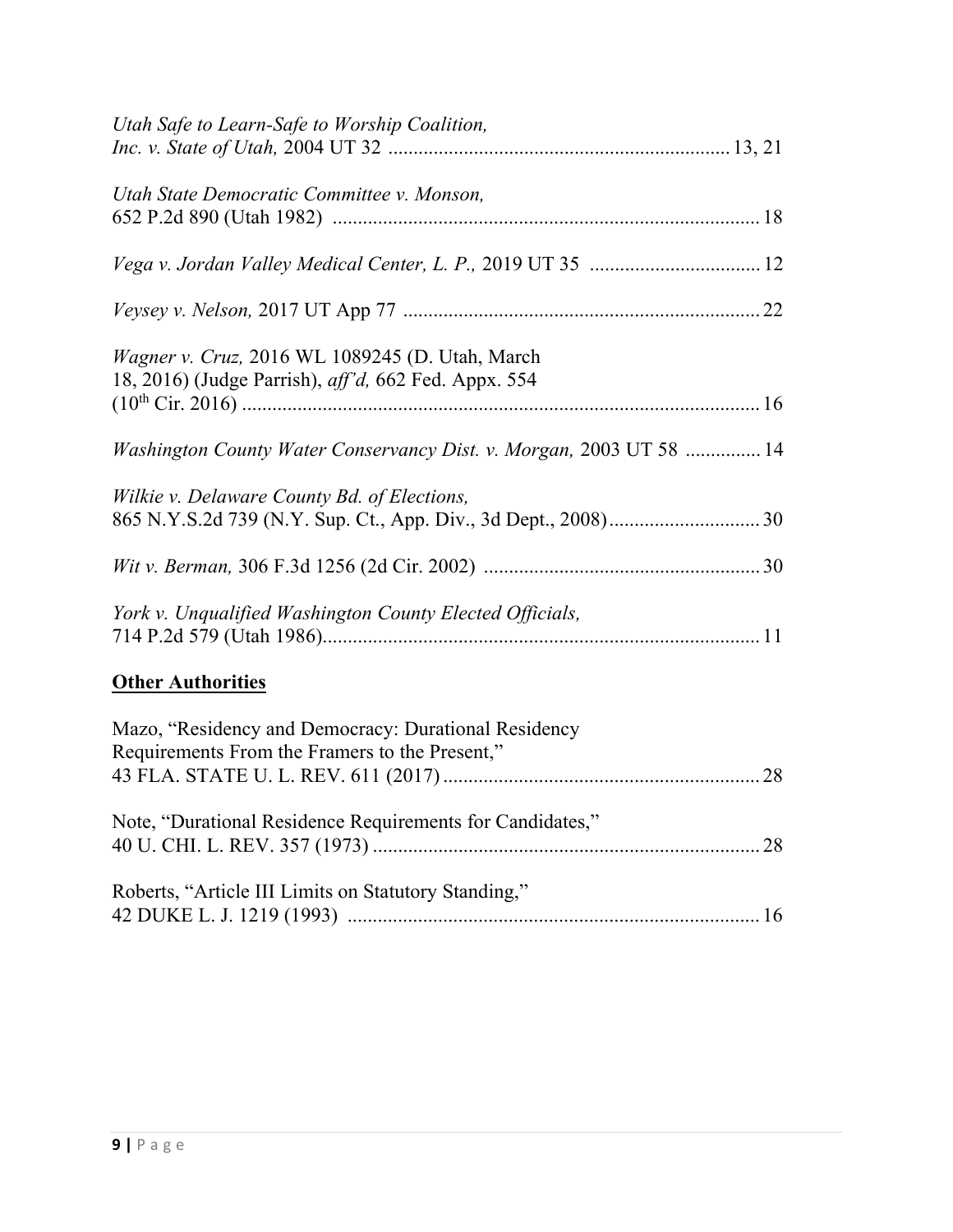#### ARGUMENT

Grayeyes rebuts Laws's contentions respecting standing, laches, residency, and fees.

#### Standing

Laws argues that his status as a registered voter, without more, gives him standing – with a constitutional footing under this Court's so-called traditional test -- and a statutory basis in light of §20A-4-403(1)(a). Laws is incorrect.

The Traditional Test. "Judicial power," pursuant to Art. VIII, §1, is "vested" in our state judiciary which – as a core function -- "[d]etermine[s] controversies . . . and questions in litigation[.]" Timpanogos Planning and Water Management Agency v. Central Utah Water Conservancy District, 690 P.2d 562, 569 (Utah 1984). The "procedural integrity of judicial adjudications," in turn, depends upon the presence of parties with "sufficient interest" and "sufficient adverseness" to ensure that all "legal and factual issues which must be resolved will be thoroughly explored." Terracor v. Utah Bd. of State Lands, 716 P.2d 796, 798 (Utah 1986). Hence, a plaintiff does not have standing under the traditional test absent a personal stake and particularized injury which is redressable in court. See, e.g., Alpine Homes, Inc. v. City of West Jordan, 2017 UT 45, ¶34. Indeed, "[s]tanding is a question of subject matter jurisdiction that 'raise[s] fundamental questions regarding a court's basic authority over the dispute.'" Id. at  $\P$ 2 (citation omitted).

Voters *qua* voters who question the constitutionality of statutes or the eligibility of candidates do not have the kind of personal stake or particularized injury which gives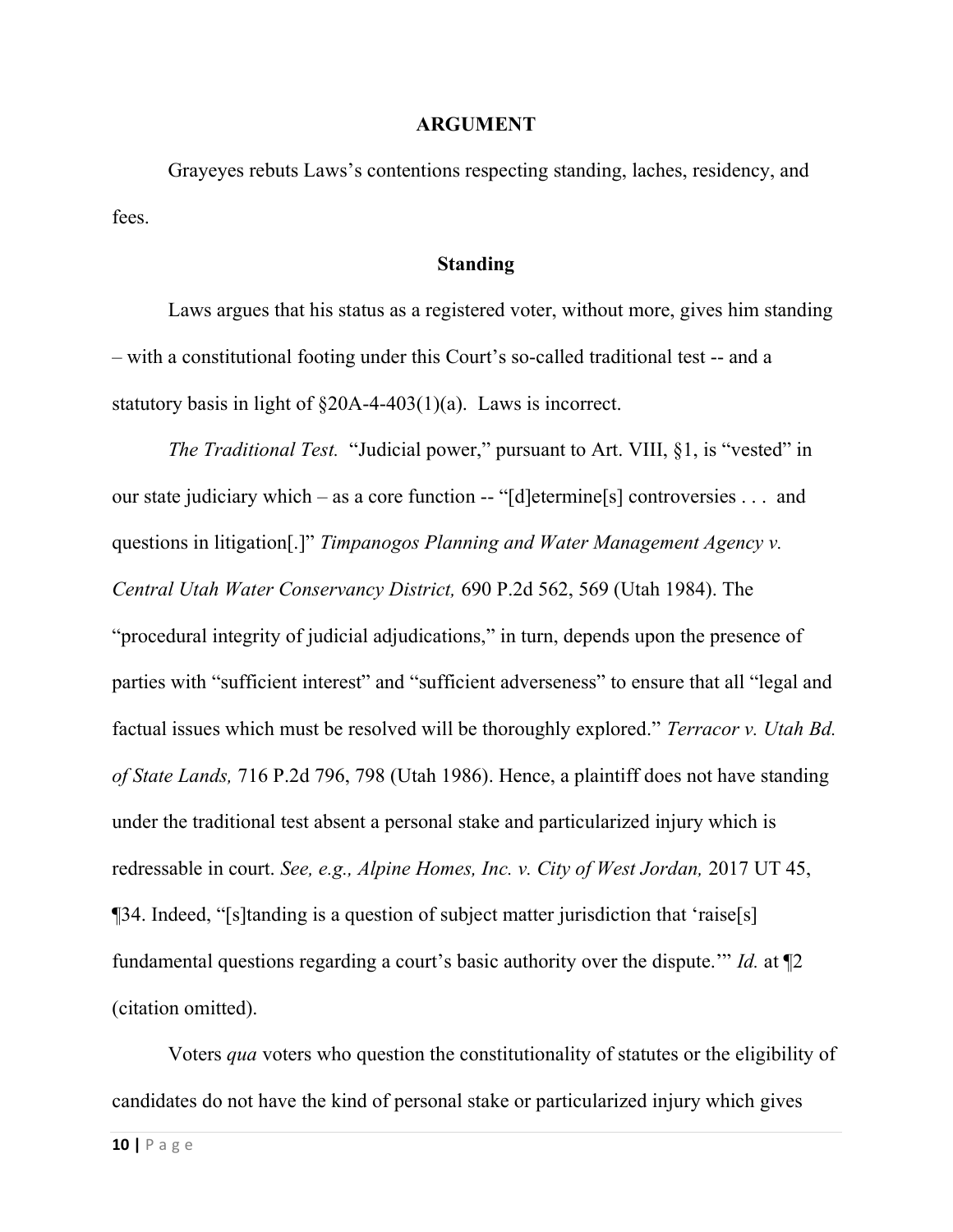them standing under this traditional test. See, Gregory v. Shurtleff, 2013 UT 18, [21 (no standing under traditional test for voters who challenged constitutionality of statute; they do not have "'a personal stake in [a] controversy'") (citation omitted); Council of Holladay City v. Larkin, 2004 UT 24, ¶27 (mayor has no standing to question electoral notice); York v. Unqualified Washington County Elected Officials, 714 P.2d 679, 680 (Utah 1986) (resident, taxpayer, and property owner has no standing to challenge the qualifications of persons elected as county commissioners; mere allegation of adverse impact, without more, insufficient); Jenkins v. Swan, 675 P.2d 1145, 1151 (Utah 1983) (registered voter cannot sue to determine whether educators are eligible to serve as legislators under Art. VI); Jenkins v. Finlinson, 607 P.2d 289, 290 (Utah 1980) (plaintiff lacks standing to question eligibility of lawyers to serve as legislators under Art. V and Art. VI).

Laws neither cited, discussed, nor distinguished any of these precedents in his briefing to this Court. He instead relies upon Anderson v. Celebrezze, 460 U. S. 780 (1983) and Gill v. Whitford, 138 S. Ct. 1916 (2018) to support his argument for standing. But the plaintiffs in these cases, unlike Laws here, asserted a particularized injury to their right to vote and did not rely solely on their status as holders of the franchise. In Anderson, the Supreme Court found that a ballot access law for independent political parties placed an actual burden on plaintiffs' rights. Plaintiffs in Gill alleged that a state legislative districting plan systematically diluted the voting strength of Democratic voters in violation of the Equal Protection Clause and First Amendment. In contrast, Grayeyes showed in his opening brief that Laws, *qua* voter, neither alleged nor proved a distinct,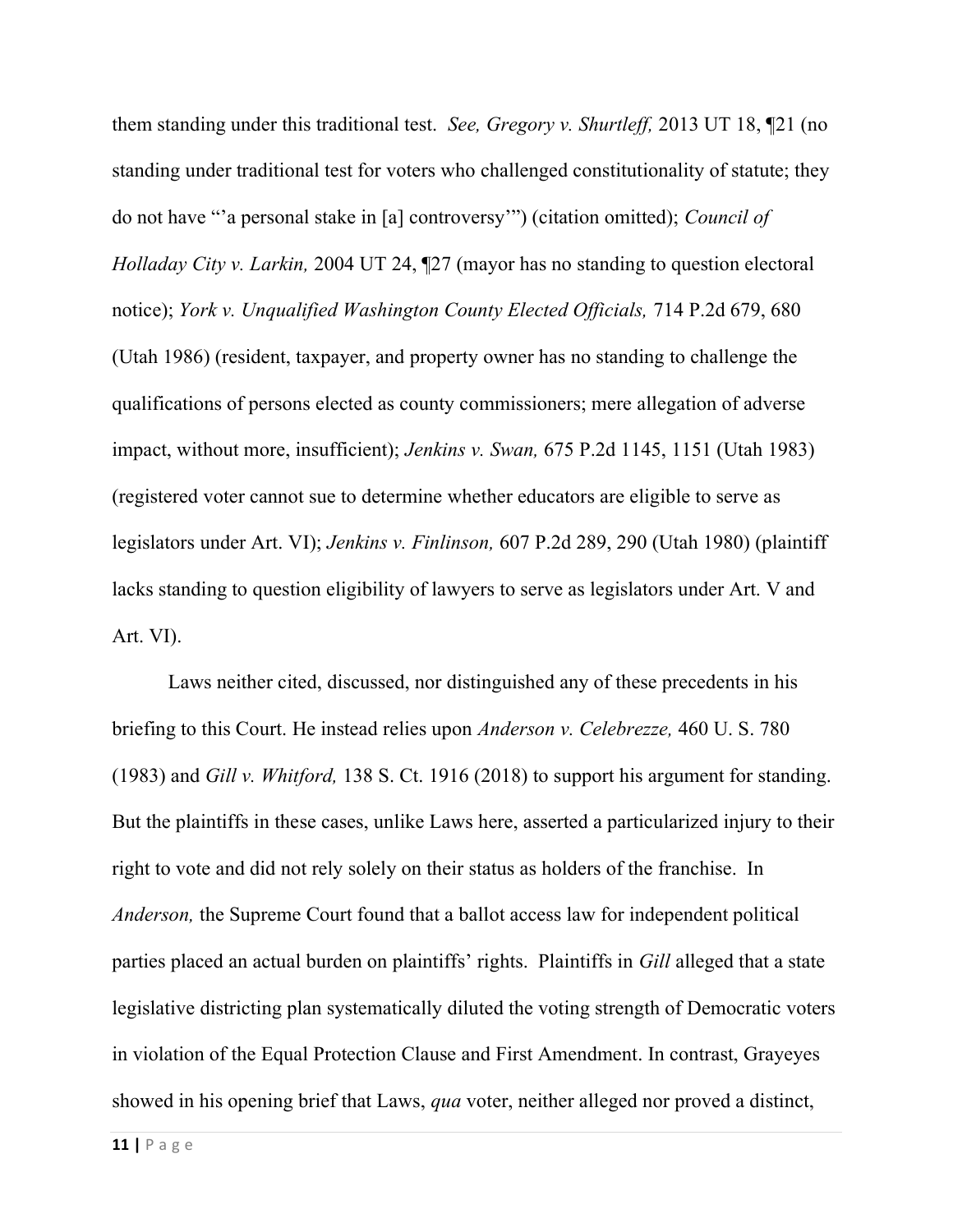palpable harm in connection with Grayeyes's election. Laws attempts belatedly to do this on appeal by claiming that he is injured when Grayeyes, an allegedly ineligible candidate, serves unlawfully in the office of commissioner. But this concern is common to the electorate at large, an abstract injury respecting lawful governance, and nothing more. Identical concerns were raised in York, Swan, and Finlinson, cited above, and Ryan, referenced below. Indeed, *York*, as here, dealt directly with the conditions for election and service of county commissioners. This was not enough, under all of these precedents, to achieve standing under the traditional test.

Statutory Standing. Laws's claim to statutory standing as a registered voter (under  $\S20A-4-403(1)(a)$  also is unpersuasive. Standing rules are derived from Utah's jurisprudence respecting the separation of powers.  $E.g., Brown v. Division of Water$ Rights, 2010 UT 14, ¶12. As such, they are designed to ensure "the procedural integrity of judicial adjudications[,]" Terracor v. Utah Bd. of State Lands, 716 P.2d at 798, when courts perform their core function of resolving controversies, Timpanogos Planning and Water Management Agency v. Central Utah Water Conservancy District, 690 P.2d 562 at 569. Courts may not delegate their core functions to legislative agencies and, therefore, presumably, to legislatures themselves. E.g., Vega v. Jordan Valley Medical Center, L. P., 2019 UT 35, ¶15. To the same effect, the legislature may not enlarge the jurisdiction of courts beyond constitutional bounds, *Brown v. Cox*, 2017 UT 3,  $\P$ 12-14 -- and this principle logically applies to standing rules which set constitutional limits to the jurisdiction or power of courts in processing disputes, *Terracor v. Utah Bd. of State* Lands, 716 P.2d at 799 ("doctrine of standing limits judicial power" in order to keep the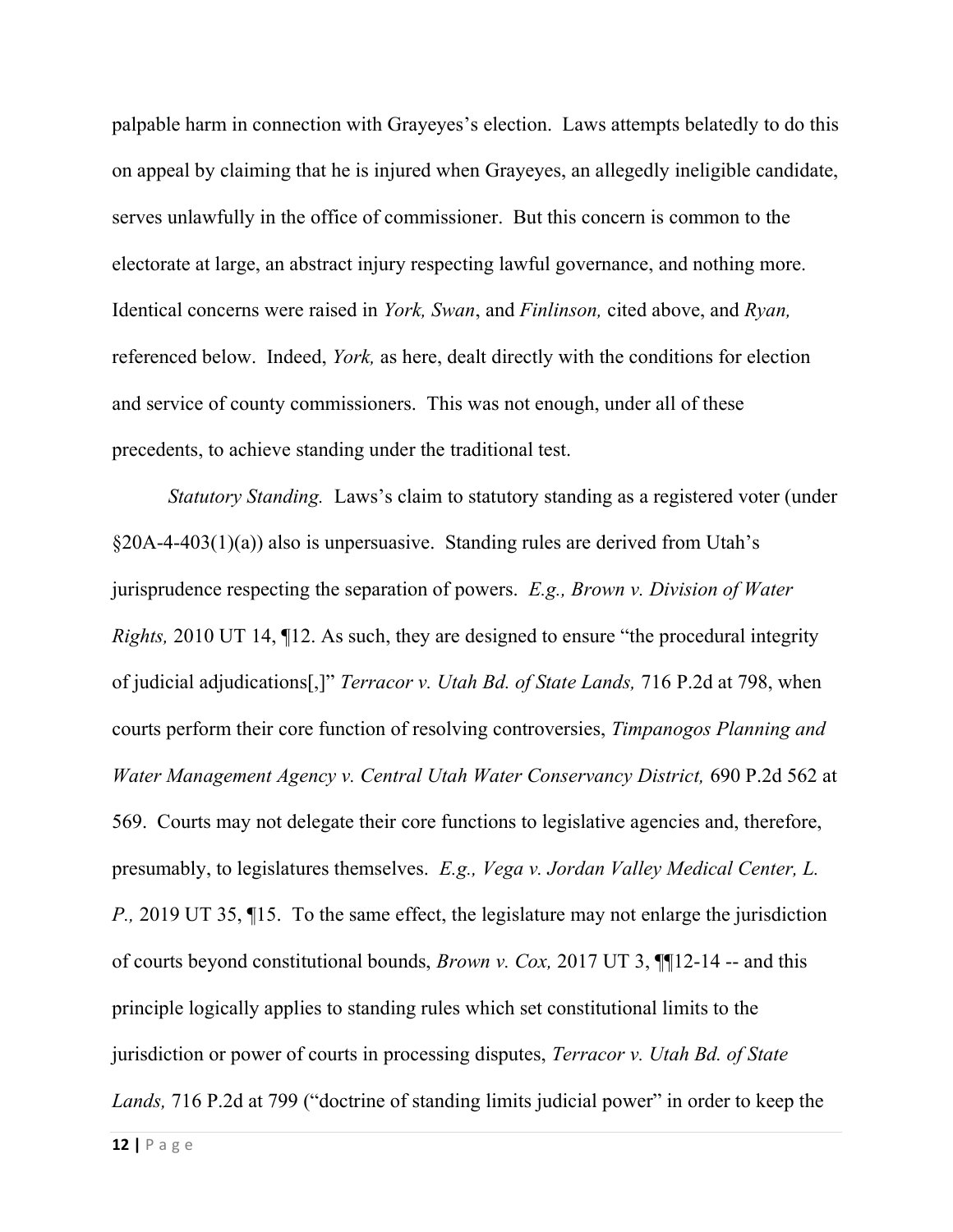judicial branch from becoming an "open forum for the resolution of political and ideological disputes about the performance of government[ ]"). (Citations omitted).

These principles respecting the separation of powers have informed this Court's approach to statutory standing. Although there may be outlier cases appearing to take statutes creating standing at face value,<sup>1</sup> for the most part, and more recently, this Court has glossed such statutes with the constitutional criteria of the traditional test. Thus, for example, in the seminal case of Jenkins v. Swan, 675 P.2d 1145 (Utah 1983), this Court expressly held that the Utah Declaratory Judgment Statute, by itself, did not confer standing, id. at 1148, and, accordingly, applied the traditional test to deny standing to a "citizen, taxpayer, registered voter and parent" -- indistinguishable from the general public – who attacked the eligibility of educators to serve as legislators under Utah's Constitution, id. at 1148-1152. Accord, Utah Safe to Learn-Safe to Worship Coalition, Inc. v. State of Utah, 2004 UT 32, ¶19; Lyon v. Bateman, 228 P.2d 818, 446-447 (Utah 1951).; D.A.R. v. State of Utah, 2006 UT App. 114, ¶6.

Other cases – most of which are neither cited nor discussed in Laws's briefing – likewise illustrate this point. E.g., Haik v. Jones, 2018 UT 39, ¶¶17-22 ("person aggrieved" standing under §73-3-14 glossed to require compliance with traditional test); Morra v. Grand County, 2010 UT 21,  $\P$ 14-22 ("adversely affected" standing under prior

<sup>&</sup>lt;sup>1</sup> See, DOIT, Inc. v. Touche, Ross & Co., 926 P.2d 835, 848-849 (Utah 1996). But DOIT relied upon Pike Countryside Annexation v. Vernal City, 711 P.2d 240, 242 (Utah 1985), and Pike dealt with a Local Boundary Commissions Act which conferred standing upon affected entities that were defined to include any entity "whose territory, service delivery or revenue will be directly and significantly affected by a proposed boundary change[.]" This language is or could be construed to be consistent with the traditional test.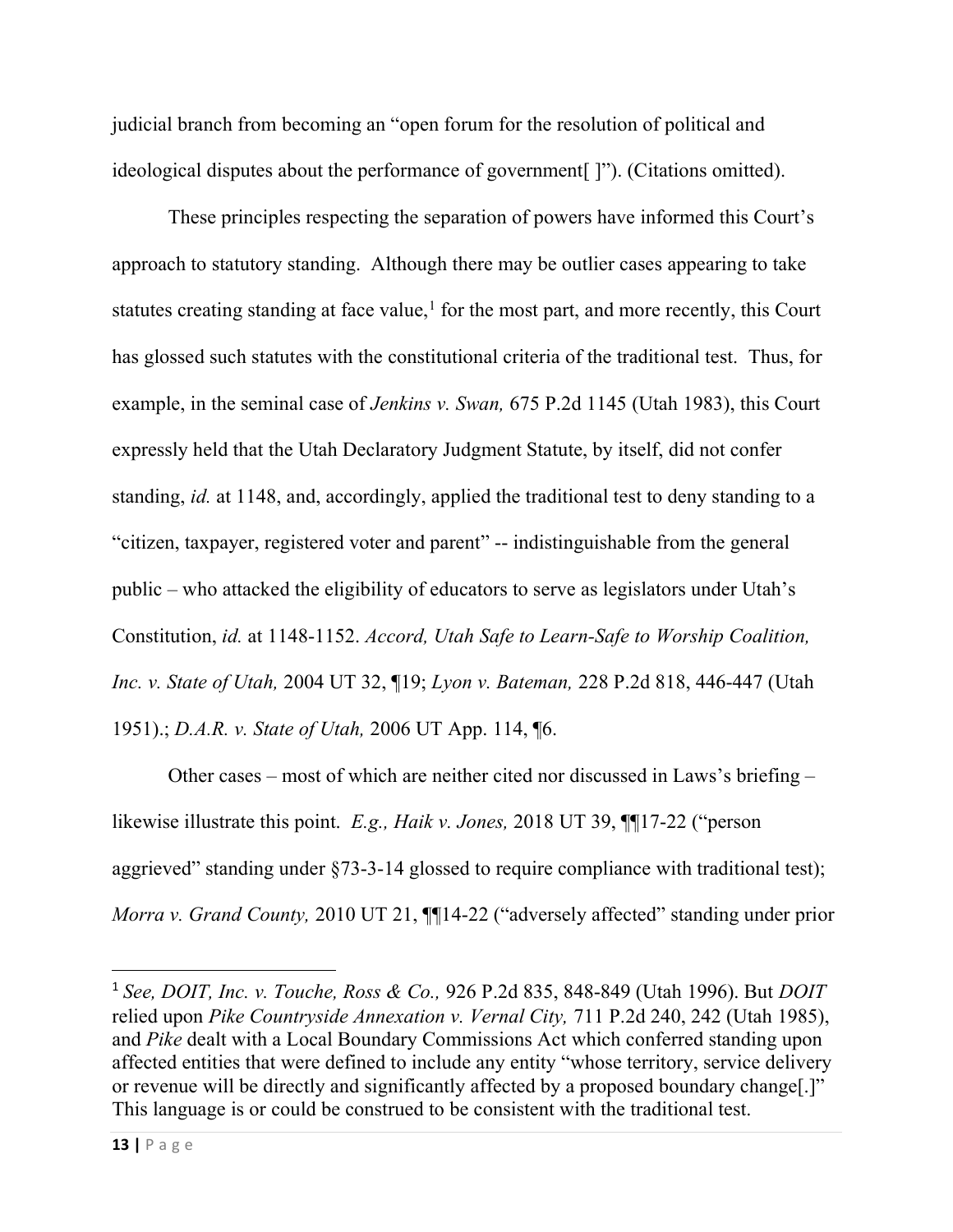version of County Land Use and Development Management Act construed in a manner consistent with traditional test); Cedar Mountain Envtl., Inc. v. Tooele County, 2009 UT 48, ¶8 (same); In re Questar Gas Co., 2007 UT 79, ¶¶58-62 & n. 65 (statute expressly grants utility "stockholders" right to challenge PSC order, but stockholders still must prove standing under constitutional tests set forth in Utah Chapter of the Sierra Club v. Utah Air Quality Board, 2006 UT 74, ¶19, and cases such as Lujan v. Nat'l Wildlife Fed'n, 497 U.S. 871, 883 (1990), respecting a distinct, palpable injury, causation, and redressability); Washington County Water Conservancy Dist. v. Morgan, 2003 UT 58, ¶¶5-10 (special statutory standing provisions respecting water right forfeiture proceedings must be read in light of traditional test: "[m]any statutes are intended to benefit the public generally, yet we do not construe them as conferring enforcement standing on the general public[ ]"); id. at ¶¶11-28 ("interested person" and "person aggrieved" standing under §§73-3-7(1) and 73-3-14 glossed to require showing under traditional test); Salt Lake City v. Property Tax Div., 1999 UT 41, ¶¶15-16 (statutes authorizing governmental entities to "sue and be sued" construed to confer standing so long as traditional test was satisfied). See also, State ex rel. Murdock v. Ryan, 125 P. 666, 668-669 (Utah 1912) (statutory predecessor to Rule 65B(c)(1) construed to deny standing to citizens and taxpayers who challenged election of school district officers; plaintiffs had no "special interest," meaning "no interest in the subject-matter of the controversy distinct from the general public $[$  ]").<sup>2</sup>

<sup>2</sup> Laws also argues that he has standing because Art. VIII, §3, gives the legislature power to authorize appeals. This argument is ill-conceived, not only because  $\delta$ 20A-4-403(1)(a)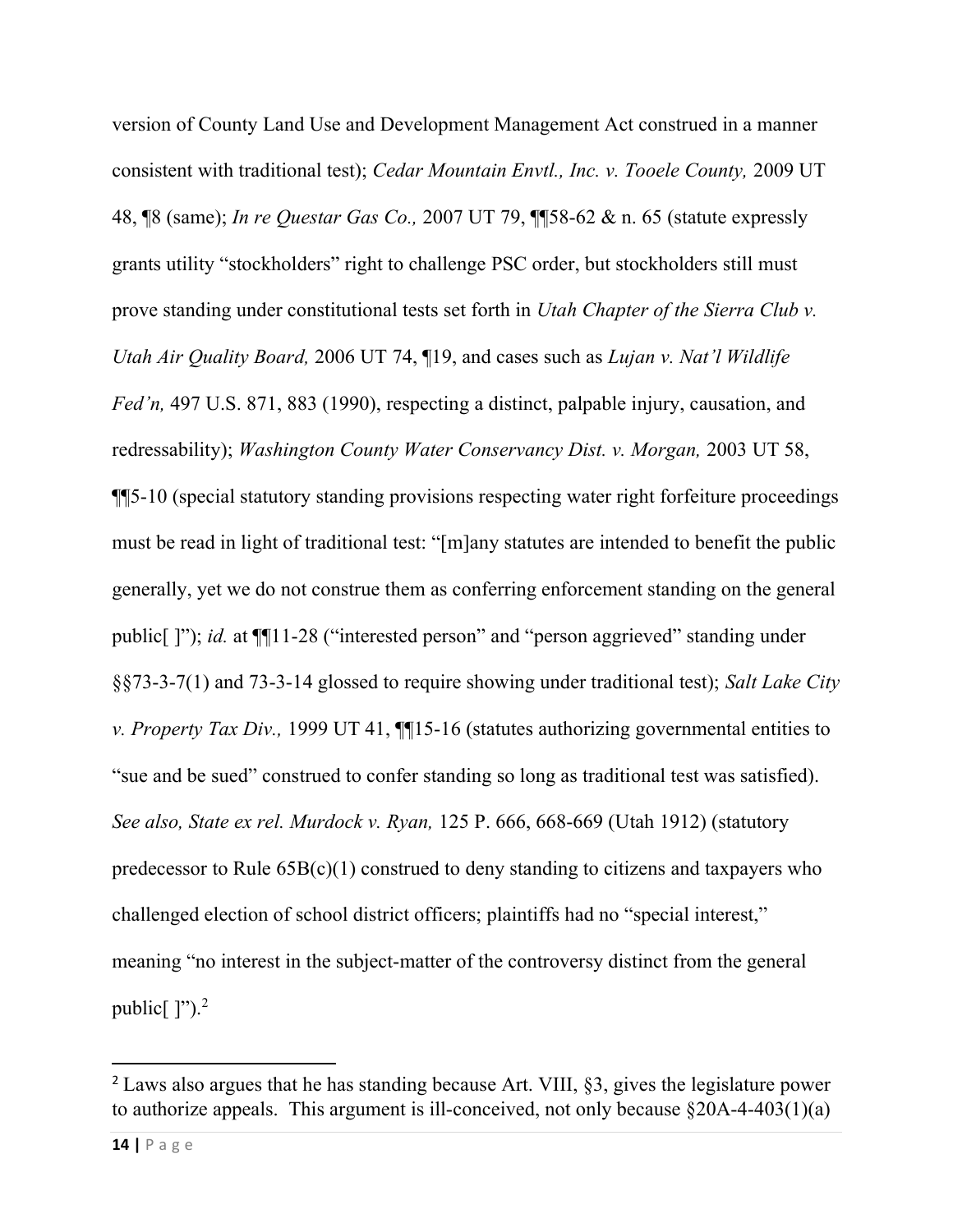Section 20A-4-403(1)(a) must be given a similar construction. Absent this gloss, the statute might be unconstitutional. See, e.g., Brown v. Cox, 2017 UT 3, ¶¶12-14. Brown struck down an earlier version of §20A-4-403 which unconstitutionally enlarged the original jurisdiction of this Court. As noted above, similar logic should apply to statutes which confer standing because standing also is integral to this Court's jurisdictional reach. Likewise, as already noted, the traditional test was forged from Art. V and Utah's jurisprudence respecting the separation of powers. The cases cited above insist that, but for a standing rule like the traditional test, the "procedural integrity" of "judicial adjudications," a core function of Utah's courts, may be compromised. They also suggest that standing rules prevent courts from untoward supervision of the executive and legislature – branches of government which ordinarily deal with "political and ideological disputes about the performance of government." *Baird v. State*, 574 P.2d 713, 717 (Utah 1978).

does not speak to appellate jurisdiction, but also because it wrongly conflates two branches – adjudicative authority and justiciability concerns -- of subject-matter jurisdiction. What's more and in all events, standing is determined "'as of the time the action is brought,'" CME v. Tooele County, 2009 UT 48, ¶10 (citation omitted), and, in addition, may be raised for the first time or at any time (even sua sponte by this Court) in conjunction with an appeal, *Gregory v. Shurtleff*, 2013 UT 18,  $\P$ [11 and 20. Hence, "[a]n appellant whose standing is challenged must show not only that 'he or she had standing under the traditional test in the original proceeding before the district court,' but also 'generally must show both that he or she was a party or privy to the action below and that he or she is aggrieved by that court's judgment.'" Brand v. Paul, 2017 UT App 196, ¶7, citing Chen v. Stewart, 2005 UT 68, ¶50. See also, Society of Prof. Journalists v. Bullock, 743 P.2d 1166, 1171 (Utah 1987) (same). Indeed, these holdings may illustrate the principle that statutory grants of appellate jurisdiction may not "run afoul of any specific constitutional limitation.'" Brown v. Cox, 2017 UT 3, ¶13, citing State v. Taylor, 664 P.2d 439, 442 (Utah 1983).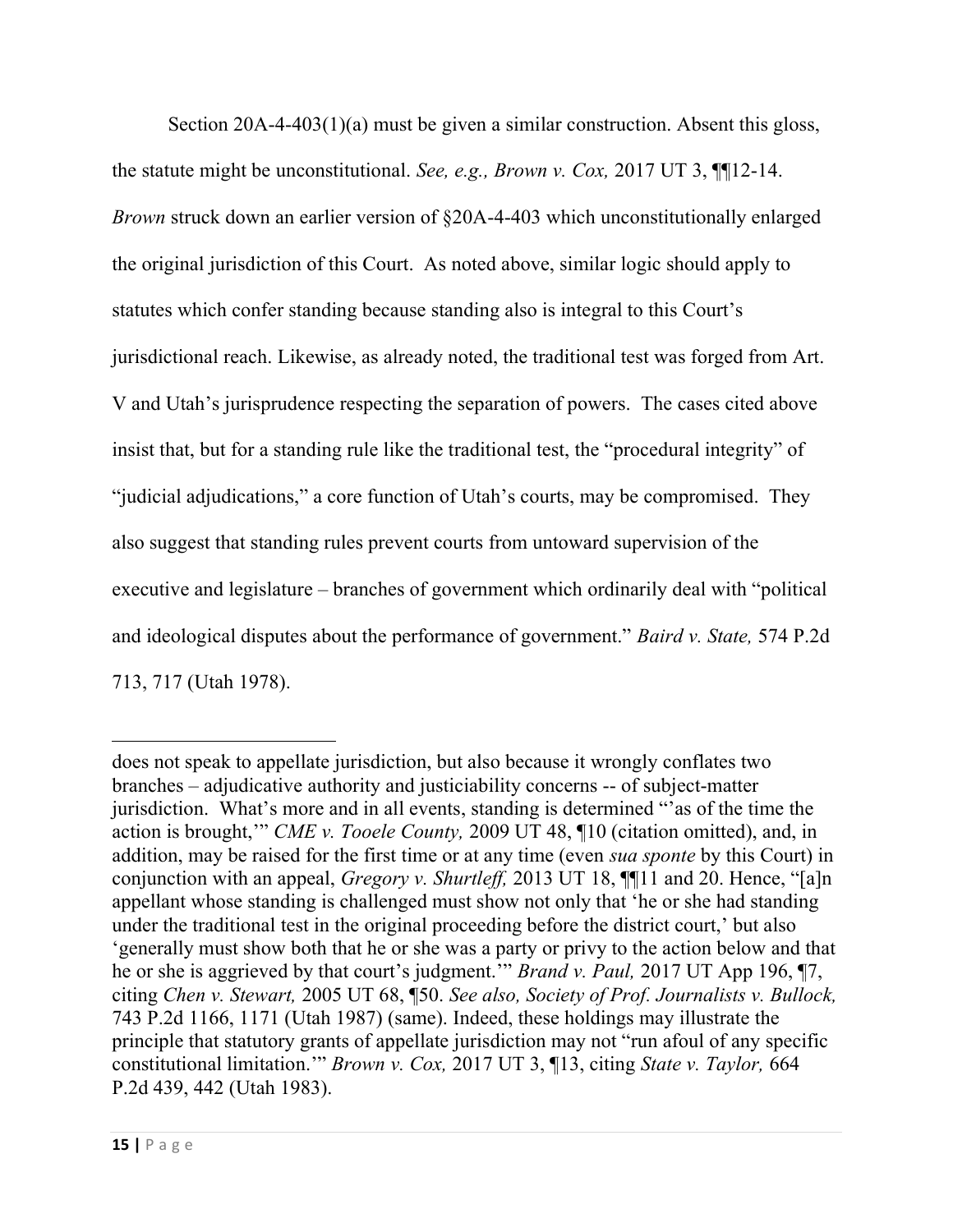This observation seems particularly apt in our case where the legislature, in §§20A-1-801, et seq., has charged the executive with supervision of the eligibility and qualifications of candidates seeking election -- and where the judiciary, exercising its rulemaking authority under Art. VIII, §4, in Rule 65B(c)(1), largely has concurred in that judgment and otherwise has confined standing in such challenges to persons "aggrieved" who can satisfy the traditional test. Section 20A-4-403(1)(a) must be interpreted in a manner not inconsistent with these principles. If that is done, because Laws does not satisfy the traditional test, he lacks standing and his appeal, regardless of merit, must be dismissed.<sup>3</sup>

### Laches

 Grayeyes's eligibility for county commissioner on the basis of residency was widely discussed and thoroughly aired during the 2018 election cycle – through campaign rhetoric, judicial proceedings, and media coverage. Hence, when voters, many of whom

<sup>&</sup>lt;sup>3</sup> Utah does not adhere exactly to standing requirements fashioned from Art. III of the United States Constitution, but the traditional test largely follows these federal rules. And under those rules, Congress may not create standing by statute which transgresses the bounds of judicial authority. See generally, Roberts, "Article III Limits on Statutory Standing," 42 DUKE L. J. 1219, 1226-1229 (1993). See also, Schlesinger v. Reservists Comm. To Stop the War, 418 U.S. 208, 217-218 (1974) (plaintiffs lacked standing in suit to enforce Art. I. §6, cl. 2, of United States Constitution treating eligibility of legislators to serve; "[t]he only interest all citizens share in the claim advanced by respondents is one which presents injury in the abstract . . . [The] claimed nonobservance [of the clause], standing alone, would adversely affect only the generalized interest of all citizens in constitutional governance[ ]"); Wagner v. Cruz, 2016 WL 1089245 (D. Utah, March 18, 2016) (Judge Parrish),  $aff'd$ , 662 Fed. Appx. 554 (10<sup>th</sup> Cir. 2016) (registered voter, without more, lacks standing to challenge eligibility of Ted Cruz as presidential candidate).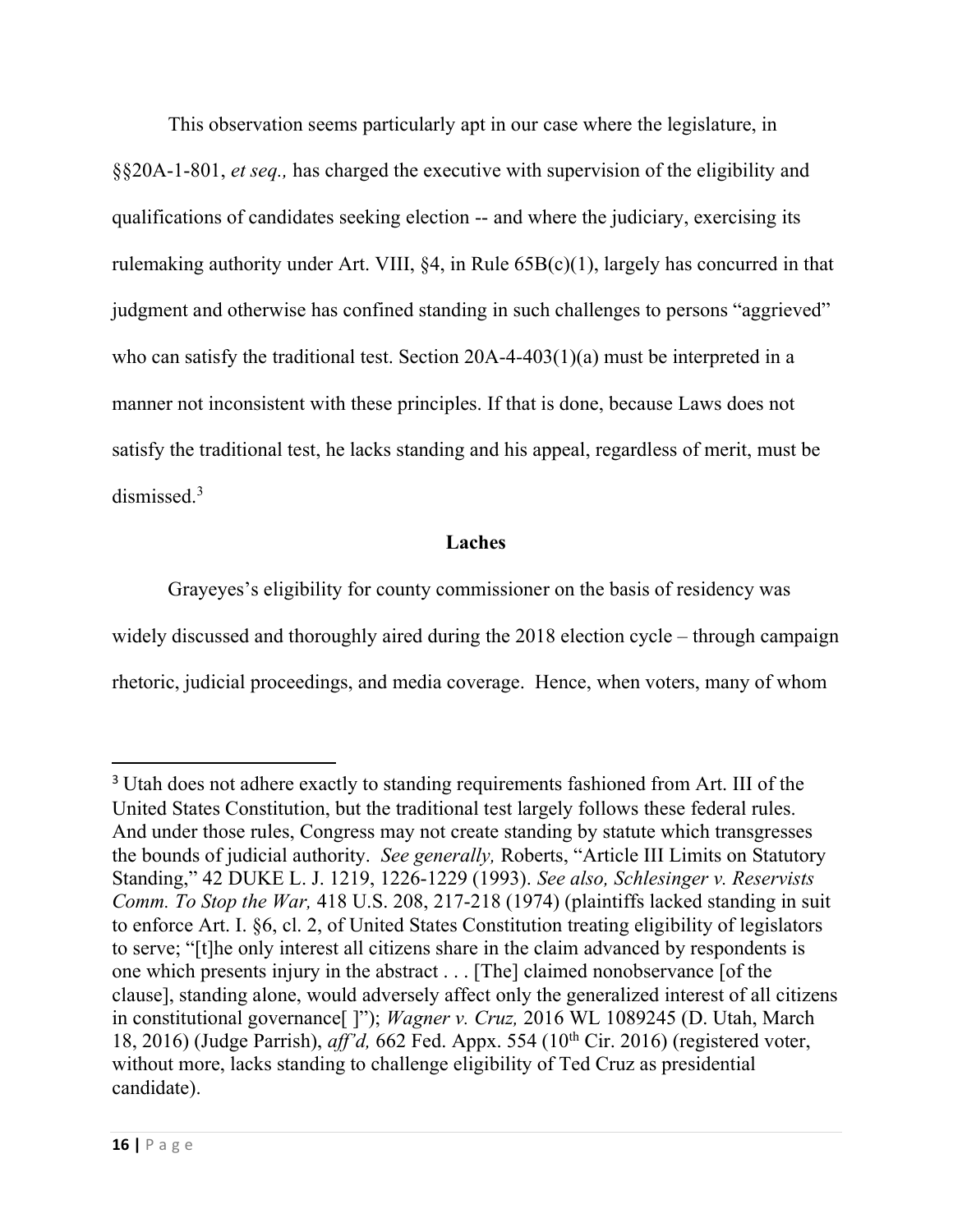were Grayeyes's neighbors at Navajo Mountain, went to the polls on November 5, 2018, it fairly may be said that they not only decided who should be commissioner but also expressed their opinion that Grayeyes is one of them, a resident of San Juan County. This *de facto* referendum on Grayeyes's eligibility to serve as county commissioner – by electors who "traditionally have enjoyed an autonomy usually unreviewable by the courts[,]" Clegg v. Bennion, 247 P.2d 614, 616 (Utah 1952) -- should not be overturned for slight reasons – especially where, as here, the petitioner seeking this result has been guilty of laches. Nevertheless, Laws resists Judge Torgerson's laches determination with both factual assertions and legal arguments. All of his assertions and arguments are unavailing.

Factual assertions. Laws responds on the factual front by averring (1) that he only had two options for challenging Grayeyes's residency, one under §20A-9-202(5), and another pursuant to  $\S$ \$20A-4-402, *et seq.* (2) He claims "excuse" for failure to deploy a remedy under §20A-9-202(5) because the deadline ran out on him. (3) He further maintains that he was counting on surrogates, his son, the county attorney, Kendall Laws, the county clerk, John David Nielson, and a colleague, Wendy Black, to carry the ball on residency for him until he had to resort in this proceeding to the use of §§20A-4-402, et seq. (4) Laws finally maintains that Grayeyes suffered no prejudice from the delay in bringing this proceeding.

 These factual assertions are intended to defeat findings in the lower court of undue delay or failure to exercise reasonable diligence under the circumstances of this case. But those findings, unless "clearly erroneous," cannot be overturned, e.g., In re Adoption of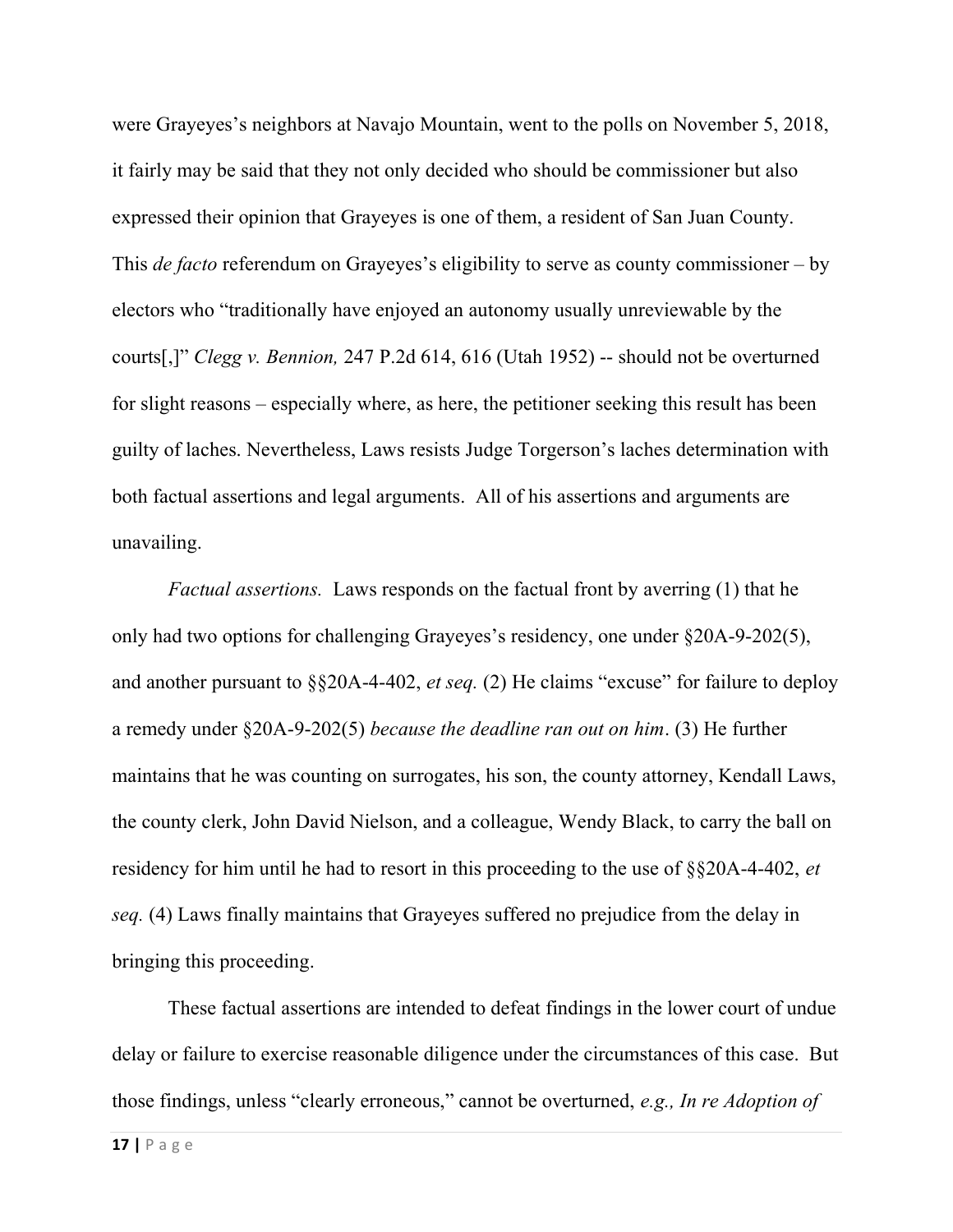Baby B., 2012 UT 35, ¶40, and Laws's mere assertions, noted above, are insufficient to accomplish that task. Indeed, each of his assertions is either flatly wrong or entirely inconsistent with the evidence at trial.

(1) The number of statutory paths which Laws could have taken in order to challenge Grayeyes's residency is largely irrelevant.<sup>4</sup> The important fact is that, whatever the number, he failed to walk down any of them on a timely basis.

(2) Laws missed §20A-9-202(5)'s deadline, but appears to offer this lapse as an excuse rather than what it truly is, an admission against interest, especially in light of Utah's case law which insists that those who wish to raise election challenges must act at the "earliest possible opportunity." In re Cook, 882 P.2d 656, 659 (Utah 1994). Indeed, by missing this deadline, the "most important step" in the electoral timeline, Utah State Democratic Committee v. Monson, 652 P.2d 890, 893 (Utah 1982), Laws may have been barred from contesting residency altogether. Cf. Cox v. Laycock, 2015 UT 20, ¶¶21-24 and 60-66 (missing ten-day deadline for judicial review bars consideration of merits ruling in election contest under §§20A-4-402, et seq.).

(3) Contrary to the representations in his reply brief, Laws did not testify (or supply other evidence in support of the argument) that he looked to Nielson, Kendall, and Black to solve the residency problem. This is nothing more than a post hoc rationalization for inaction – and an unproven one at that. His testimony at trial suggests that it was an unwillingness to front the legal expense of an election contest, rather than

<sup>&</sup>lt;sup>4</sup> In reality he had at least five such paths available, not two. These included  $\S$ §20A-1-801, et seq., 20A-4-402, et seq., 20A-1-404, 20A-9-202(5), and Rule 65B(c)(1).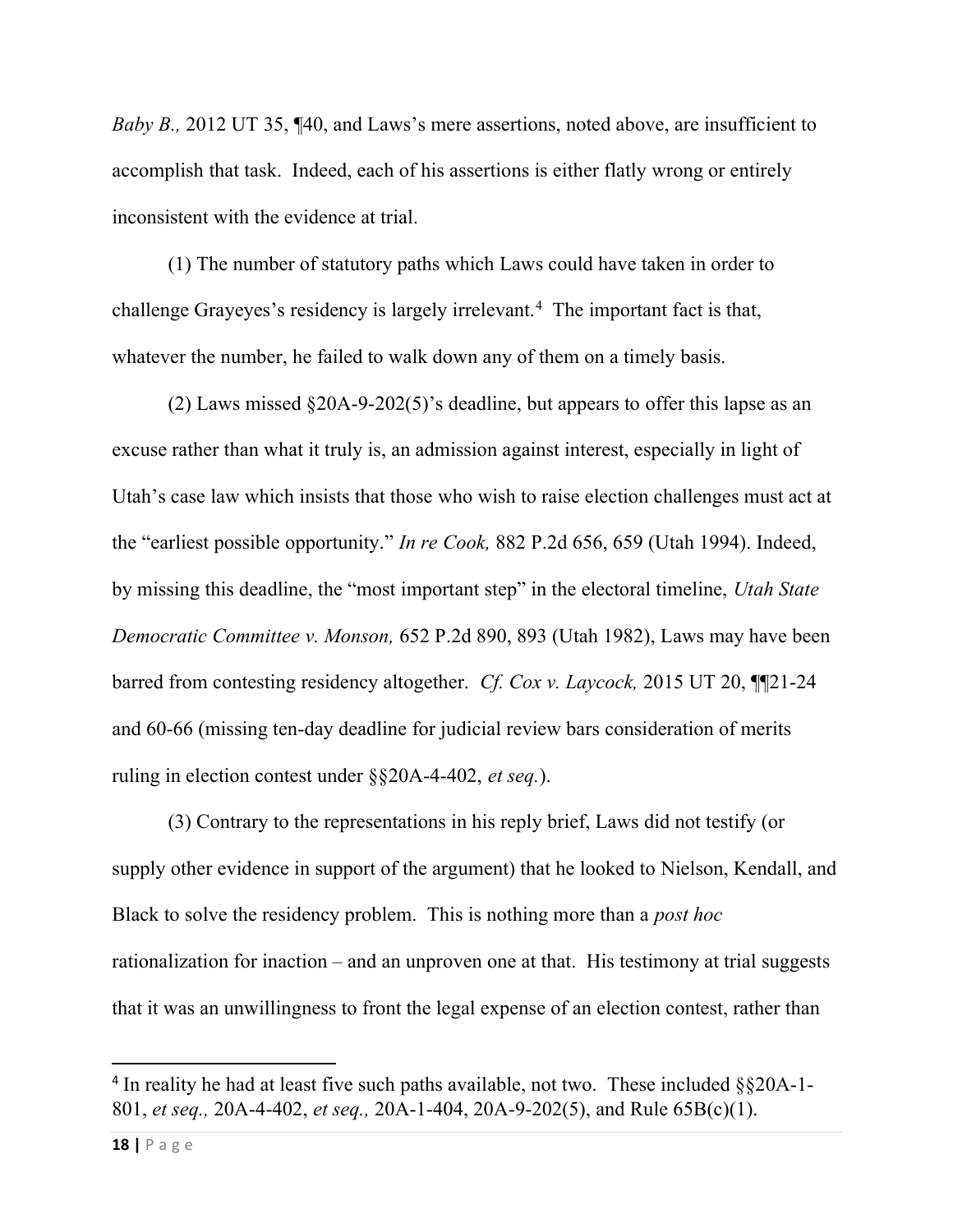reliance on others, which more accurately explains his inertia in this matter. ROA at 002051.

What's more, the argument, even if it had been supported with actual evidence, is a non sequitur, because the Laws-Nielson-Black effort, which landed in federal court, did not purport to resolve the residency question under state law. In other words, Laws could not have placed any reasonable reliance that his surrogates' efforts would resolve the residency question. Delay in bringing the challenge in his own right, therefore, remained unreasonable. And, in all events, the federal lawsuit was concluded in August, 2018, giving Laws ample pre-election time to challenge Grayeyes's residency. ROA at 002047- 002048 and Grayeyes's opening brief at 30-31.

(4) Finally, Judge Torgerson made an explicit finding that Laws's delay worked real prejudice on the electoral system and Democratic Party. This finding is consonant with the kind of prejudice which, according to Utah precedents, matters in laches-related litigation involving elections. E.g., Peck v. Monson, 652 P.2d 1325, 1327-1328 (Utah 1982) (Justice Oaks, concurring) (court of equity in election contest "may refuse to protect a private right if its exercise of jurisdiction would be prejudicial to the public interest []") (emphasis supplied, citation omitted), adopted in *In re Cook*, 882 P.2d 656 (Utah 1994).

Moreover, Justice Oaks's opinion in Peck (which the entire Court followed in Cook) treated this prejudice as a self-evident truth (without adverting to any evidence below): Political parties -- and candidates like Grayeyes who are in privity with those parties -- spend dollars, time, and effort during the course of a campaign. These parties,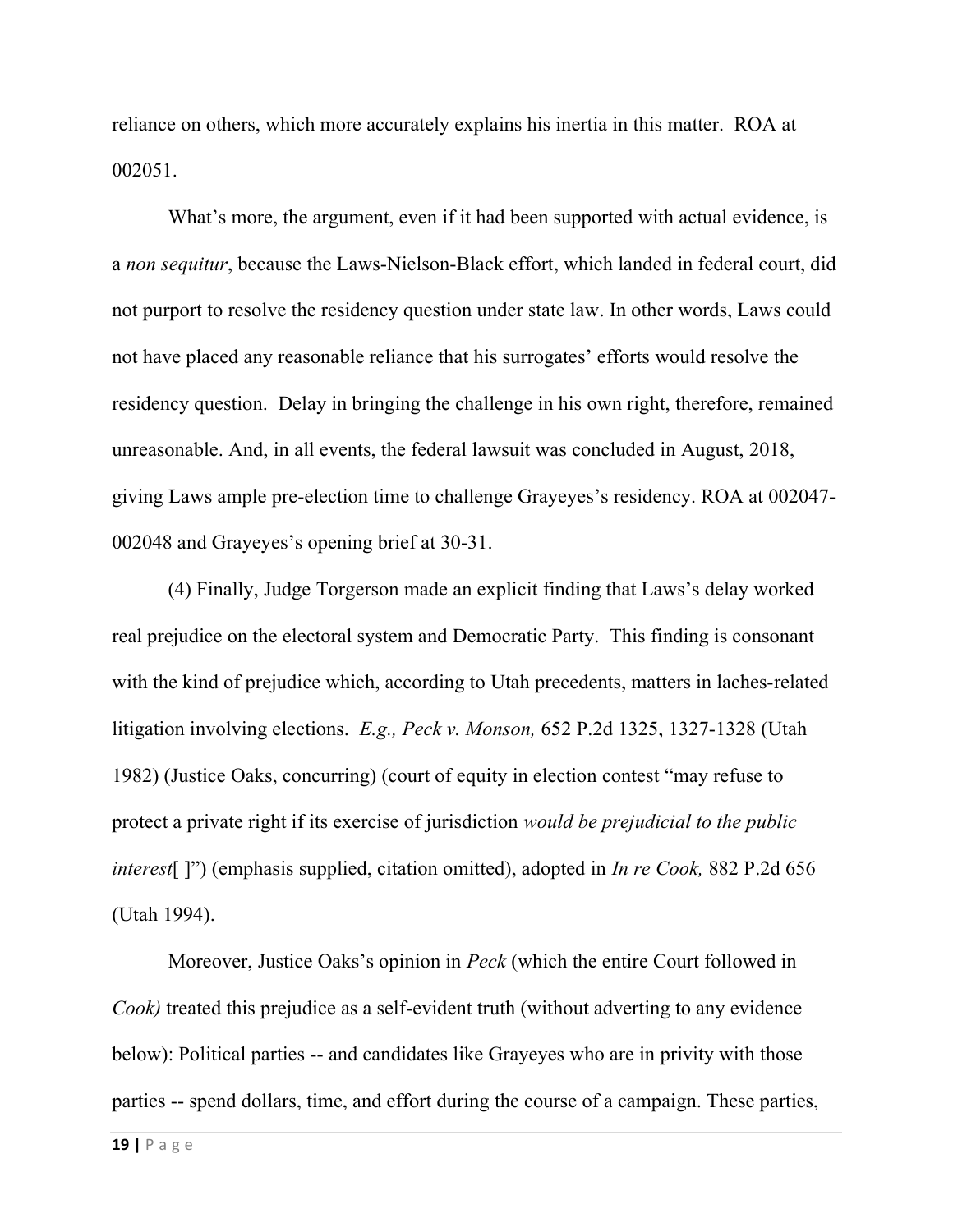their candidates, the electorate at large, and the democratic process itself all suffer if these efforts come to naught on account of post-election litigation. The Utah cases also note as implicitly unfair – as a circumstance which is inherently prejudicial to winning candidates – the fact that, in election contests, those guilty of laches will receive an unfair advantage, "two shafts to their bow," as the Clegg opinion put it.

In our case, actual evidence was introduced before Judge Torgerson – for example, the legal expense (\$324,819.85) which Grayeyes incurred during his fight over the summer of 2018 to get on the ballot and conduct a campaign – in support of the element of prejudice. ROA at 001245-001262. It is obvious that, if Laws had acted, at the earliest possible opportunity, and objected under §20A-9-202(5), forcing everyone concerned to sort the issue of residency at that juncture – giving Grayeyes an opportunity to resolve that issue, by amendment to his declaration of candidacy, as the statute permits, clarifying that, at a minimum, his stopping at the home of his daughter and sister for 80 percent of each year would satisfy whatever statute on residency might be deemed applicable – all of that expense and the ensuing hubbub over these protracted proceedings could have been avoided. If this doesn't deserve the name of prejudice, nothing ever will. On appeal, this evidence respecting prejudice may be referenced to sustain Judge Torgerson's decision. E.g., Salt Lake City v. Carrera, 2015 UT 73, ¶6.

Legal arguments. Having nowhere to go on the facts, Laws attempts to circumvent laches with a farrago of claims about (1) equity versus law, (2) statutes of limitation, (3) electoral challenges based on eligibility as opposed to qualifications, and (4) "unclean hands." All of these arguments fail.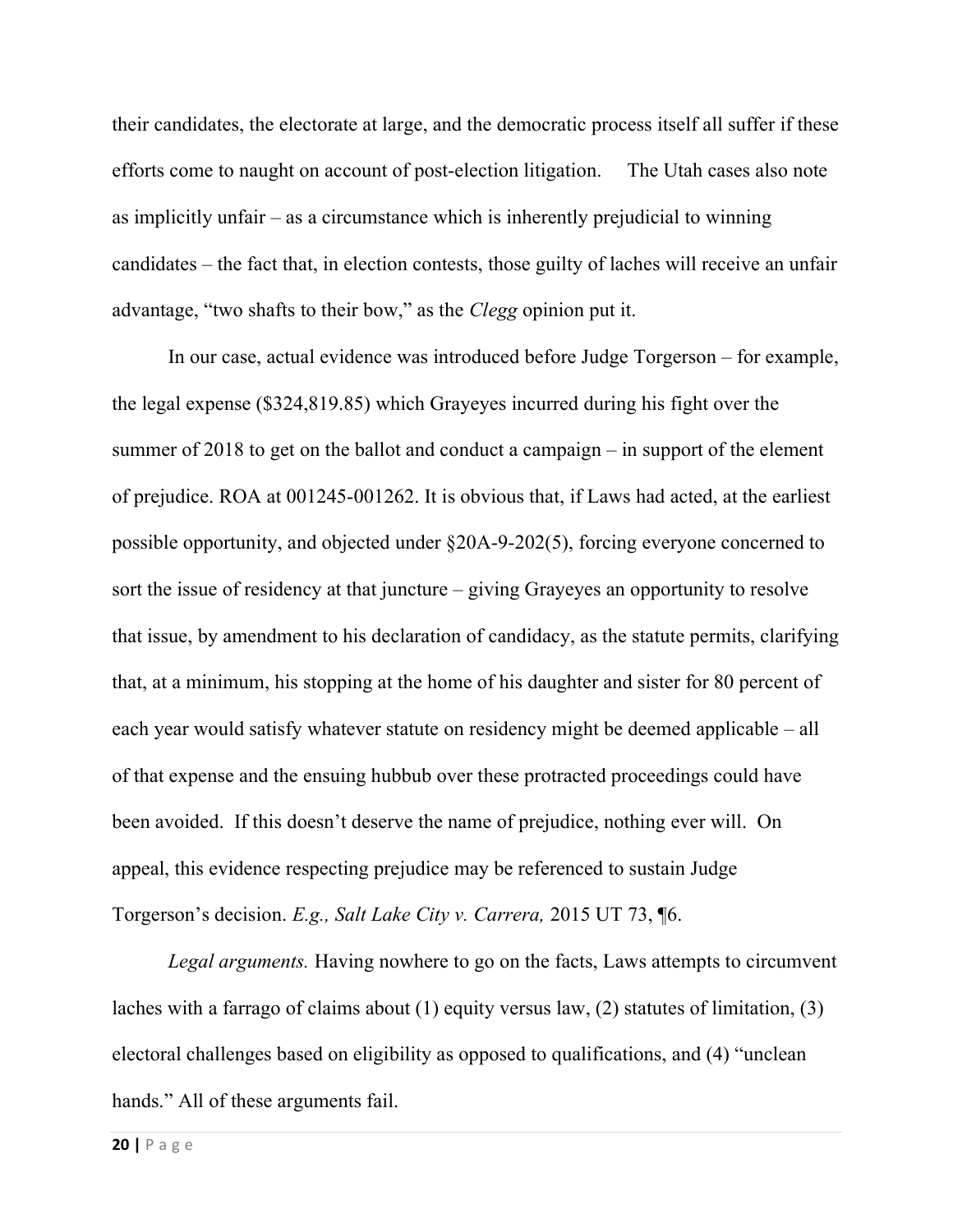(1) Laws says that laches only applies in equitable proceedings and that election contests are legal not equitable in character, citing *Harries v. McCrea*, 219 P. 533 (Utah 1923). But Harries was rendered obsolete by the judicial reformation which abolished distinctions between law and equity and permitted our courts, under the rules of procedure, to entertain issues pertaining to both in the same proceeding.  $E.g.,$  Borland v. Chandler, 733 P.2d 144, 146 (Utah 1987). Since then, this Court has noted that election contests are proceedings in equity, e.g., Ellis v. Swenson, 2000 UT 101, ¶23, and equitable remedies may be applied in the context of such proceedings,  $e.g., Coxv.$ Laycock, 2015 UT 20, ¶¶23, 24, 60-66 (issuance of extraordinary writ in election contest under §§20A-4-402, *et seq.*, is exercise of equity power of Utah courts which power is subject to the doctrine of laches). Likewise, Justice Oaks made clear that Utah's judiciary, in election contests, sitting as "courts of equity," may overrule private concerns in deference to the public interest. Peck v. Monson, 652 P.2d 1325, 1328 (Utah 1982). Indeed, it could hardly be otherwise when our Declaration of Rights may be read to guarantee fair elections as a form of fundamental right, Art. I, §§27 and 17, and our case law has developed "to assure that elections are operated *equitably* and efficiently ["). Utah Safe to Learn-Safe to Worship Coalition, Inc. v. State, 2004 UT 32, [34 (emphasis added, citation omitted).

 (2) By the same token, Laws insists that laches should be given limited play where, as here, a statute of limitation applies. But case law makes clear that the application of laches turns on the circumstances of each case, e.g., Estate of Price v. Hodkin, 2019 UT App 137, ¶18, that the prejudice entailed by undue delay in election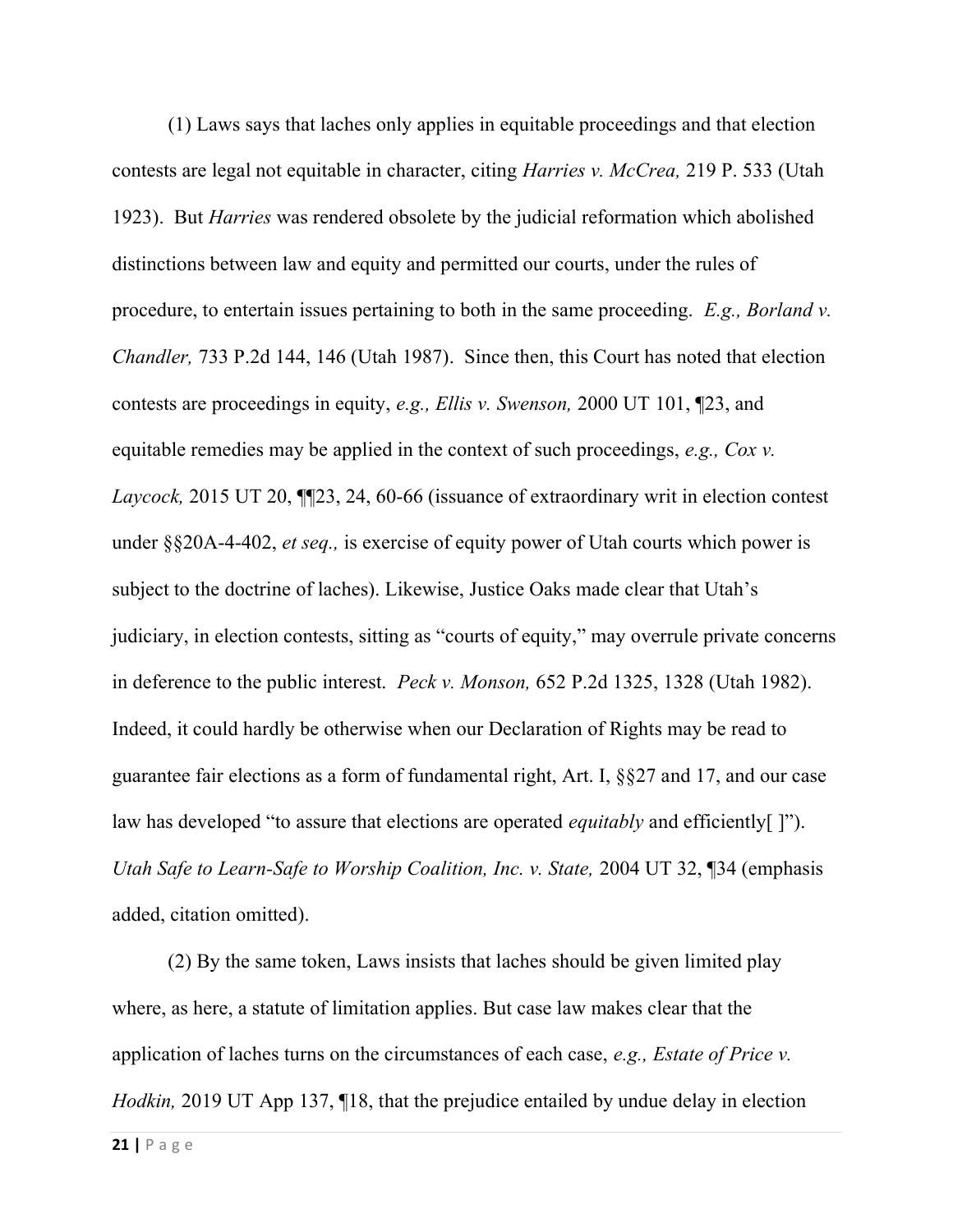contexts where democratic expectations of citizen voters otherwise might be overturned is especially acute, e.g., Soules v. Kauaians for Nukolii Campaign Committee, 849 F.2d 1176, 1180 ( $9<sup>th</sup>$  Cir. 1988), and therefore pre-election resolution of such disputes may be enforced notwithstanding any applicable limitations period, e.g., Ellis v. Swenson, 2000 UT 101,  $\mathbb{Z}^2$ 3. See also, Insight Assets, Inc. v. Farias, 2013 UT 47,  $\mathbb{Z}^1$ 18 (laches may apply notwithstanding existence and satisfaction of limitations period); Veysey v. Nelson, 2017 UT App 77,  $\P$ 7 (same); *Estate of Price v. Hodkin*, 2019 UT App 137,  $\P$ 15 (same).

 (3) Laws makes the same argument in a different form when he says that the statutory basis for election contests allows for challenges to the eligibility of a candidate pre-election and the qualifications of that same candidate post-election, and that this distinction matters insofar as the timing of a challenge is concerned. Whether this may be an important distinction in some election contests, it makes no difference in ours. Laws focused entirely on what he considered to be the untruth respecting residency on the declaration of candidacy submitted by Grayeyes. All his evidence (the little there was) centered on what Grayeyes said – for durational residency purposes – i.e. preelection purposes - on that document. Deputy Turk used the coordinates on the declaration to find Grayeyes's homestead. A social worker testified about visiting that home sometime before the election. Laws himself testified about his visit to that home during the campaign. There was not a scintilla of evidence presented concerning the applicable legal standard or related factual circumstances respecting Grayeyes's residence once he was installed in office.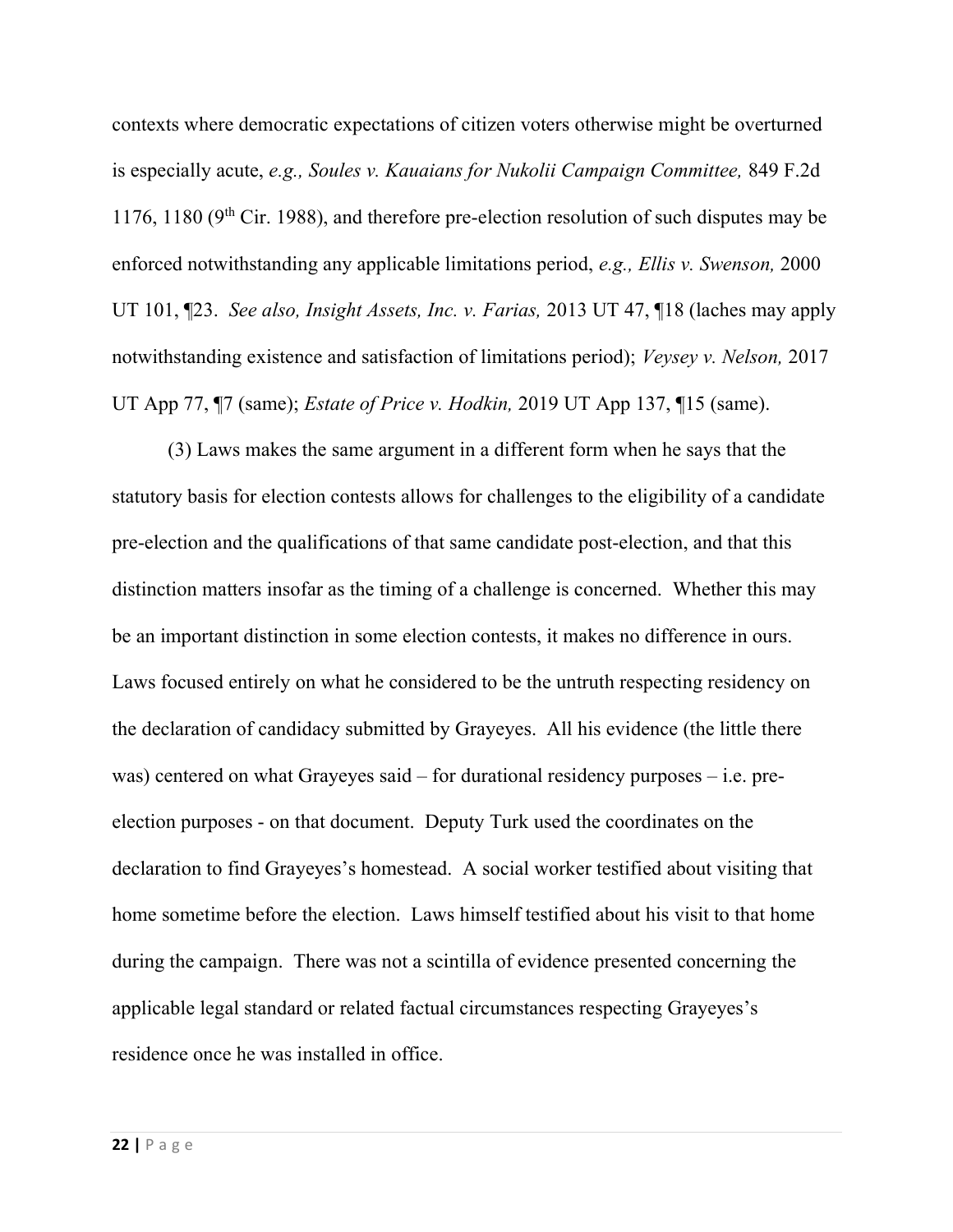What's more, the relevant statutes – whether addressing pre- or post-election residency requirements for county commissioners – as well as the controlling cases – show that this is a distinction without a difference, especially insofar as the logic of laches is concerned. Sections 17-16-1 and 17-53-202 all frame their residency requirements in terms of "eligibility" for office.<sup>5</sup> Section 17-16-1(1)(b), the only statute which Laws could invoke, treats residency in relation to the year prior to filing a declaration of candidacy. Section 17-53-202's provisions deal with a person's status when assuming office and the year prior, but only in terms of voter registration, not actual residency, and Grayeyes's status as a registered voter went uncontested at the trial before Judge Torgerson.

 (4) Laws finally claims that Grayeyes has "unclean hands" and, therefore, cannot raise the defense of laches. Grayeyes's "unclean hands," according to Laws, consists of lying about his residence on his declaration of candidacy. Laws did not raise this argument in the lower court. Nor did he present any evidence that Grayeyes lacked an

<sup>&</sup>lt;sup>5</sup> This language is in the title of the statutes, but such titles may be used by courts as interpretive tools in understanding legislative intent. See, e.g., Jenkins v. Percival, 962 P.2d 796, 800 (Utah 1998). See also, Clegg v. Bennion, 247 P.2d 614, 616 (Utah 1952) (candidate "disqualified" for want of residency in legislative district: "In this case any question of ineligibility or disqualification existed, if at all, on July 12, 19 days before the convention to which the declarants' names were to be presented. During that period the matter could have been litigated. Seeking relief 13 days after the convention had met, accepted and nominated the declarants, impresses as not being within that reasonable time contemplated in equity in such cases. It would seem rather to provoke an unfair assurance that . . . losing candidates have two shafts to their bow, while disfranchising delegates to party conventions which traditionally have enjoyed an autonomy usually unreviewable by the courts [ ]") (emphasis and elisions added).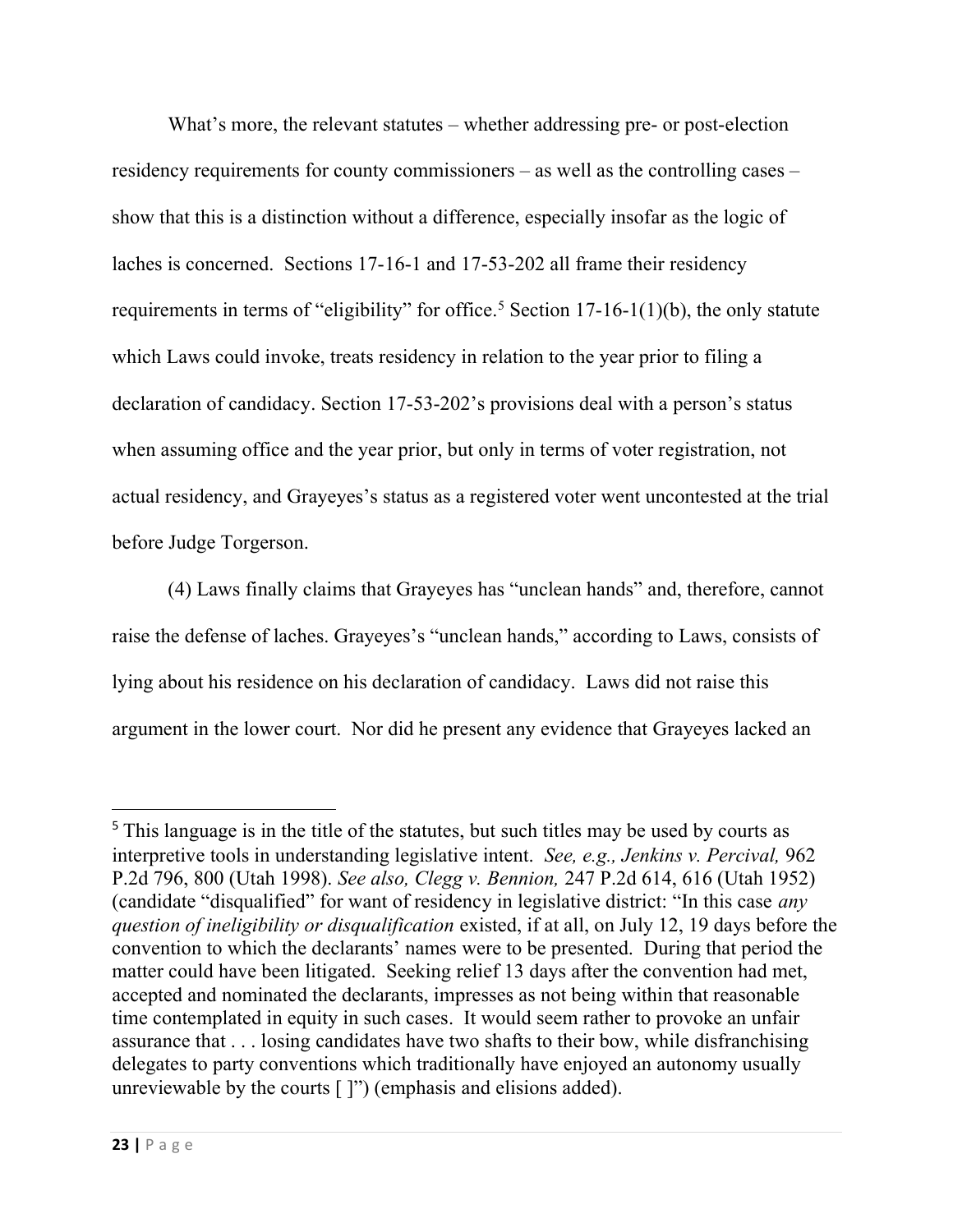honest belief that the GPS coordinates which he marked on his declaration of candidacy were in fact his legal residence. Judge Torgerson made no finding of fact on this point. Laws therefore has waived any "unclean hands" opposition to the doctrine of laches, and it cannot be raised for the first time on this appeal. E.g., Meyer v. Deluke, 457 P.2d 966, 969 (Utah 1969).

#### **Residency**

Grayeyes is 74 years old and has lived his entire life on Paiute Mesa, Navajo Mountain, San Juan County. The evidence establishing Grayeyes's residency at this place was overwhelming. He has a homestead on Paiute Mesa, Navajo Mountain. He runs cattle there, and, indeed, his permit to run cattle, under the regulatory requirements of the Navajo Nation, signifies his right to "ownership" of that very homestead. Acquaintances and family know that this is his homestead; they have paid him visits there, held family celebrations there, and branded the family cattle at that spot. His extended family, the Grayeyes clan, too numerous to count, lives in close proximity, spread over the same area. For upwards of 80 percent of each year, as an Elder and elderly gentleman, he stays with a daughter and a sister who have homes near that location. He works nearby as a chapter official and school board member in the Navajo Nation. For approximately 30 years, he has been a registered voter and has voted in that precinct, a fact which, under the statute relied upon by Laws in our case, creates a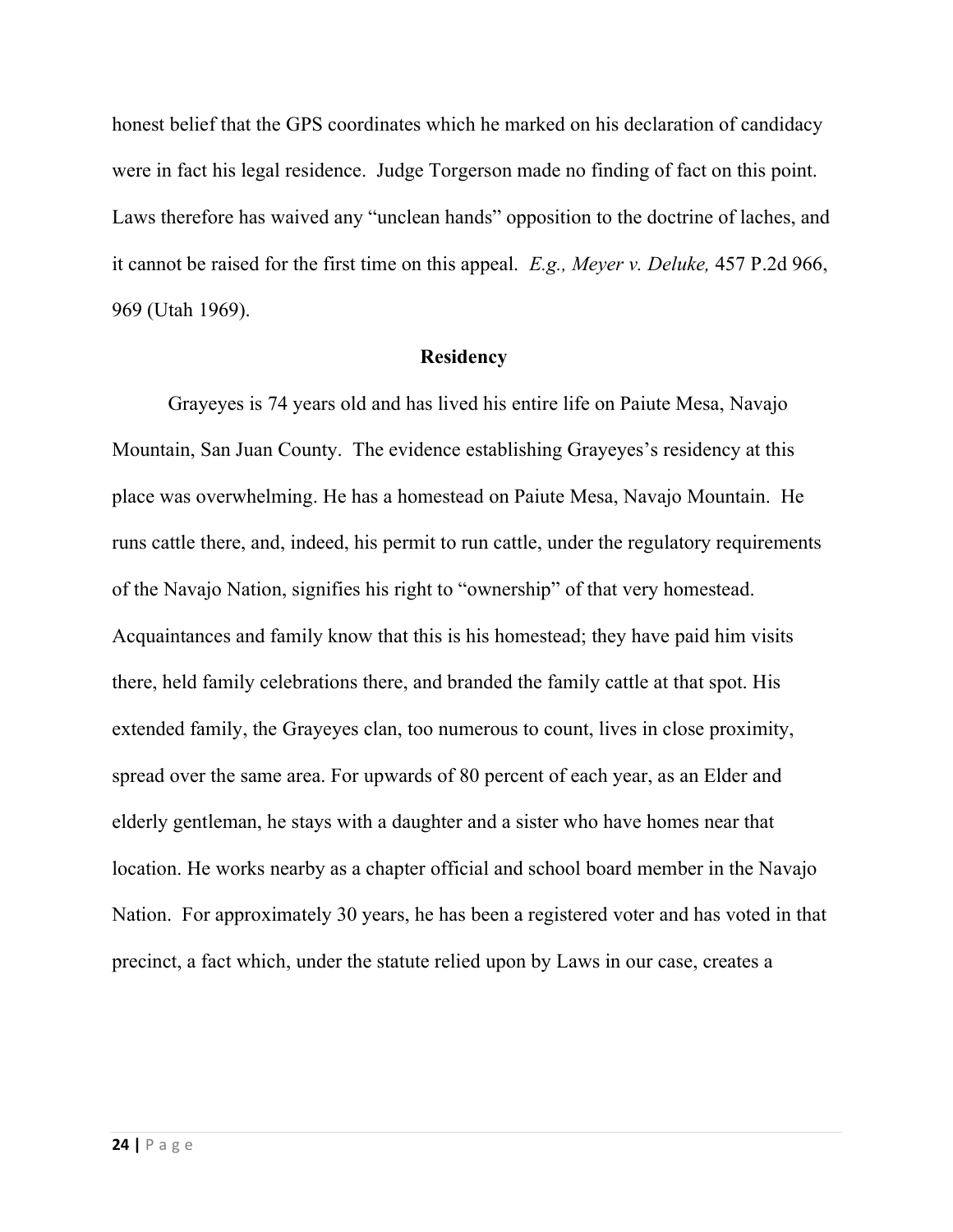presumption of residency which may be rebutted only through clear and convincing evidence.<sup>6</sup>

This evidence is sufficient to satisfy the durational residency requirement found at  $\S17-16-1(1)(b)$ , even if that statute's reference to "residency" must be understood in relation to the "fixed habitation" and "single location" language of §20A-2-105(1)(a). This was demonstrated with copious citations to the ROA, at pages 49 to 60 of our opening brief.<sup>7</sup>

<sup>7</sup> Laws's rebuttal of this showing was thin to non-existent. It consisted of irrelevant or inconclusive testimony from four witnesses who, on approximately five different days, visited the home in question when Grayeyes was absent. But each of the visits occurred outside  $\S 17-16-1(1)(b)$ 's temporal orbit and signified nothing more than the possibility that Grayeyes, on those occasions, was avoiding a visit from home teachers or attending a meeting of the local grazing committee.

One witness, Mr. Bitsinnie, referenced a dispute between Grayeyes and his nephew, Harrison Ross, over ownership of the home, but no foundation was laid concerning the property laws which are peculiar to Native Americans on the Navajo Reservation, and, on cross-examination, Bitsinnie admitted that he had nothing more than hearsay information respecting whatever controversy actually may have existed. Grayeyes's daughters, on the other hand, testified affirmatively that Ross was a squatter who had no claim to the family home and that their father was giving him a wide berth in order to avoid any appearance that he was using his official position as a chapter representative for personal leverage in the resolution of that situation.

Indeed, by offering Bitsinnie as a witness, Laws reinforced the fact of Grayeyes's residency under  $\S$ §17-1-16(1)(b) and 20A-2-105(1)(a). The very existence of this putative controversy with a close relative over a homestead location at Navajo Mountain is relevant to show Grayeyes's presence as a stakeholder in the county. And his daughters' testimony -- that Grayeyes did not press the issue to the point of litigation in order to avoid the appearance that he was taking advantage of an official position as

<sup>&</sup>lt;sup>6</sup> The factual statements in this paragraph are supported by citations to the ROA in our opening brief. Laws did not carry his burden of persuasion, under this Court's marshaling doctrine or otherwise, in contesting these facts. See, State v. Nielsen, 2014 UT 10, ¶¶41-42.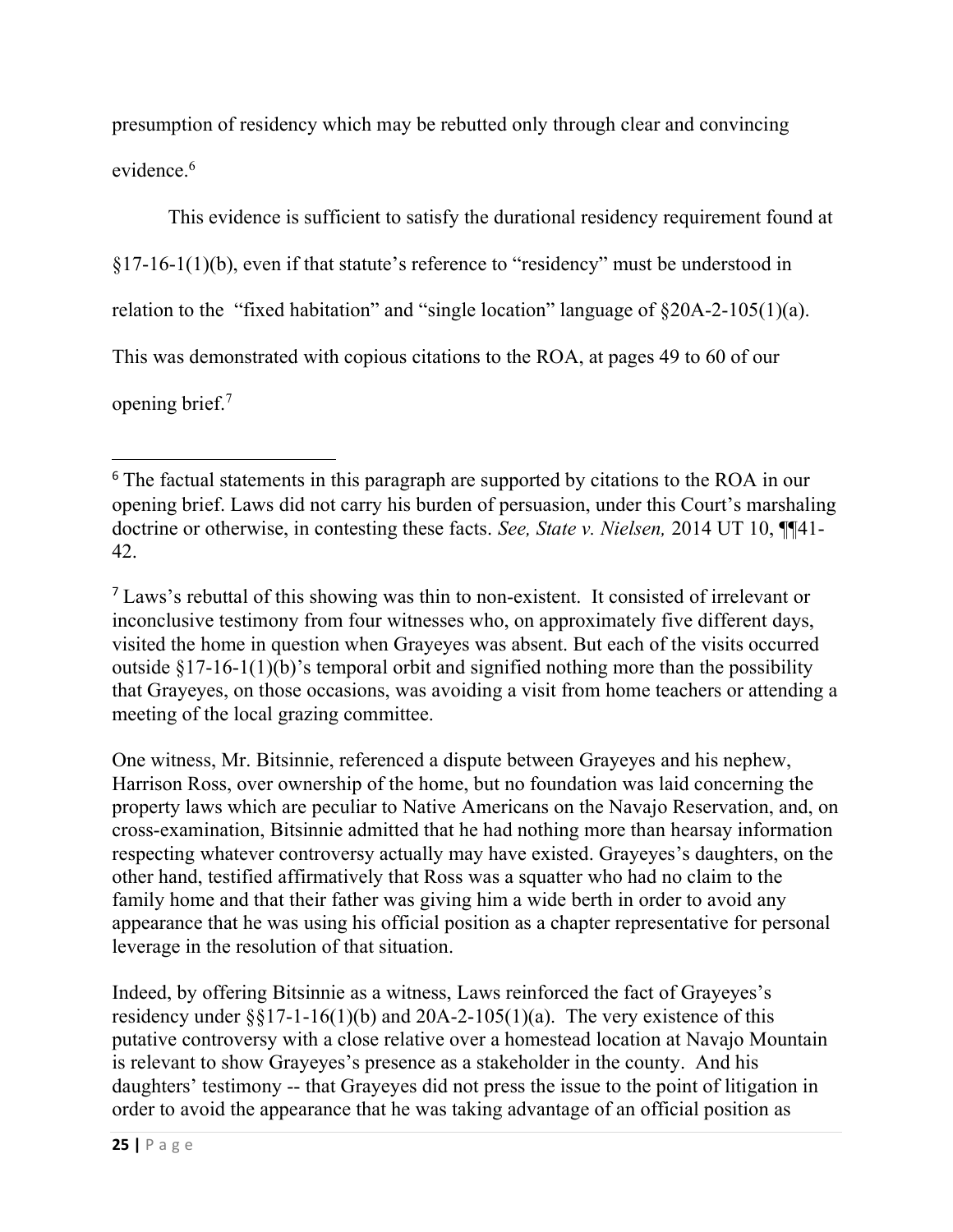Laws's reply brief does not gainsay the fact that Grayeyes lived somewhere in San Juan County during the time necessary for durational residency.<sup>8</sup> But he appears to insist that this isn't good enough. Laws apparently argues that, in order to achieve durational residency under §17-16-1-(1)(b), Grayeyes, not only had to live in a fixed habitation in a single location within the meaning of  $\S20A-2-105(1)(a)$ , but also that this principal place of residence must be identical with the GPS coordinates which Grayeyes marked on his declaration of candidacy when it was filed pursuant to chapter 9 of title 20A. However, both of Laws's propositions in this regard are wrong.

Durational residency requirements under  $\S 17-16-1(1)(b)$  aren't tied to the voter residency language – a "principal place of residency" in a fixed habitation in a single location – of  $\S 20A-2-105(1)(a)$ . Section 20A-2-105(2) makes this clear by providing that

chapter representative -- highlights Grayeyes's sensitivity to local opinion. A person without close contact and enduring ties at Navajo Mountain, somebody with living arrangements which are geographically remote to that region, would care less about his neighbor's sensibilities in this regard. In addition, Grayeyes's caution -- to ensure that a property dispute didn't become a breach of the peace and to guarantee that ethical governance under tribal law took precedence over personal interests -- show his subjection to legal rules in a local community, a factor which this Court has identified as significant in determinations of residency. See, Dodge v. Evans, 716 P.2d 270, 274 (Utah 1985).

Nevertheless, Laws's reply brief states repeatedly that Harrison Ross "owned" the Grayeyes homestead. There is no evidence supporting this assertion and Judge Torgerson did not make any finding to this effect. Ross's occasional, interloping occupancy of the Grayeyes homestead is not proof of ownership, and any dispute over either ownership or occupancy demonstrates Grayeyes's bona fide claim to that homestead and confirms his intention of keeping it.

<sup>8</sup> Laws apparently has abandoned the fiction that Grayeyes lived in a mobile home in Page, Arizona.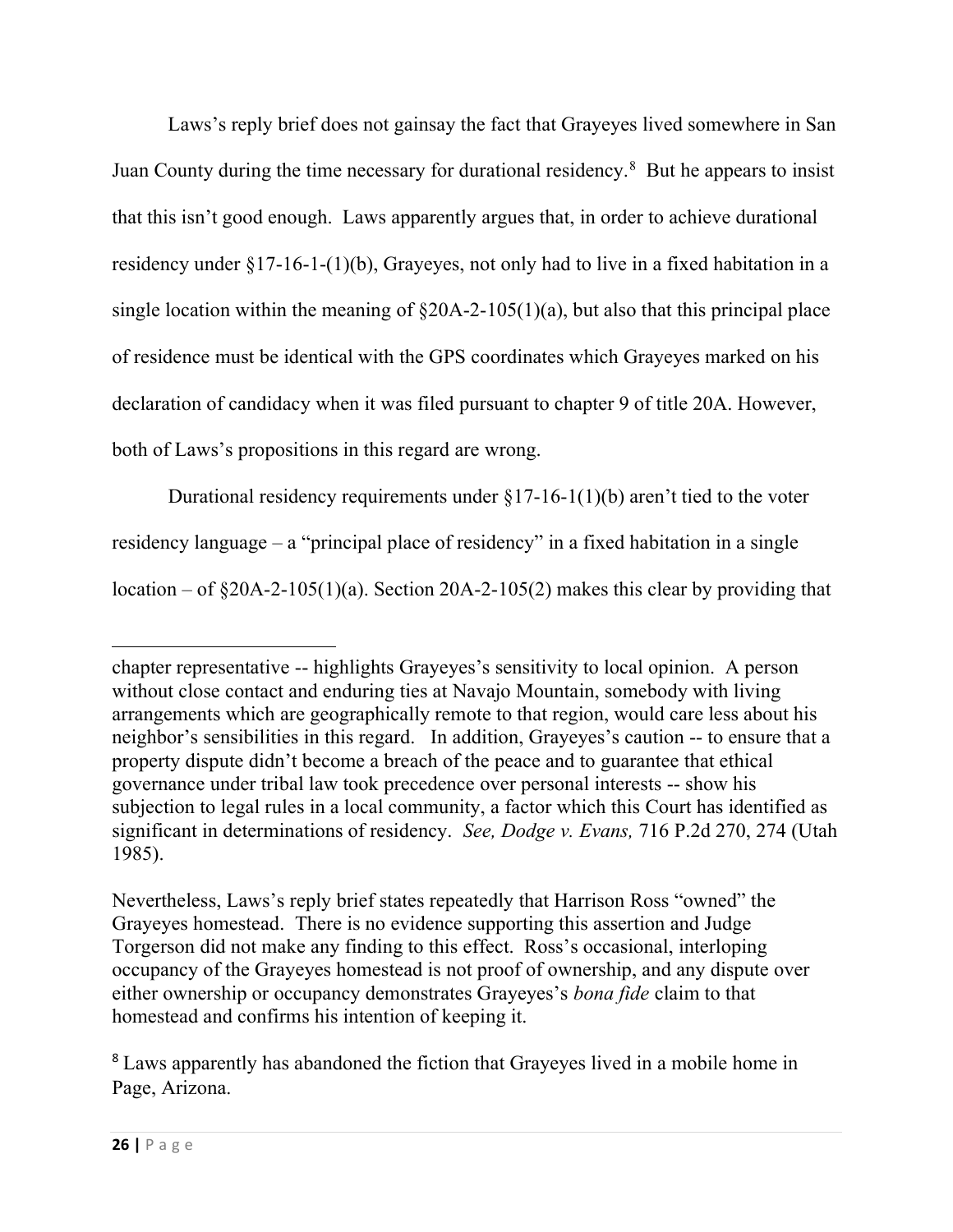the single location/fixed habitation language of  $\S20A-2-105(1)(a)$  applies only in title 20A and not in title 17, a result which is reinforced by this Court's reasoning in *Pugh v*. Draper City, 2005 UT 12, ¶9 (election law provisions of title 20A do not apply to election related statutes in title 10).<sup>9</sup>

In addition, candidates for the office of commissioner must meet four eligibility requirements. Three of the four, §§17-53-202(1), 17-53-202(2), and 17-16-1(1)(c), are based upon voter registration (which, in Grayeyes's case, was undisputed), while the fourth,  $\S17-16-1(1)(b)$ , speaks in terms of residency generally. Reading  $\S17-16-1(1)(b)$ in terms of voter registration under  $\S20A-2-105$  would render  $\S17-16-1(1)(b)$ superfluous, an interpretation which Utah's cases tell us to avoid wherever possible. E.g., J. Pochynok Co., Inc. v. Smedsrud, 2005 UT 39, 15 ("statutory enactments are to be so construed as to render all parts thereof relevant and meaningful, and . . . interpretations are to be avoided which render some part of a provision nonsensical or absurd[ ]'"), quoting from Millett v. Clark Clinic Corp., 609 P.2d 934, 936 (Utah 1980).

Finally, because the residency requirements for county commissioners and the principal place of residence language in the voter registration statute serve entirely distinct purposes, they should not be conflated. See, e.g., Utah Department of Transportation v. Ivers, 2009 UT 56, ¶22 (goal of statutory interpretation is to give effect to legislative intent in light of the purpose the statute was meant to achieve). Durational

<sup>&</sup>lt;sup>9</sup> Nor can this construction of  $$17-16-1(1)(b)$  be harmonized with  $$17-16-1(2)$ , which invokes the voter registration residency statute only for purposes of determining when a commissioner, after election, moves, thereby creating a vacancy in that office.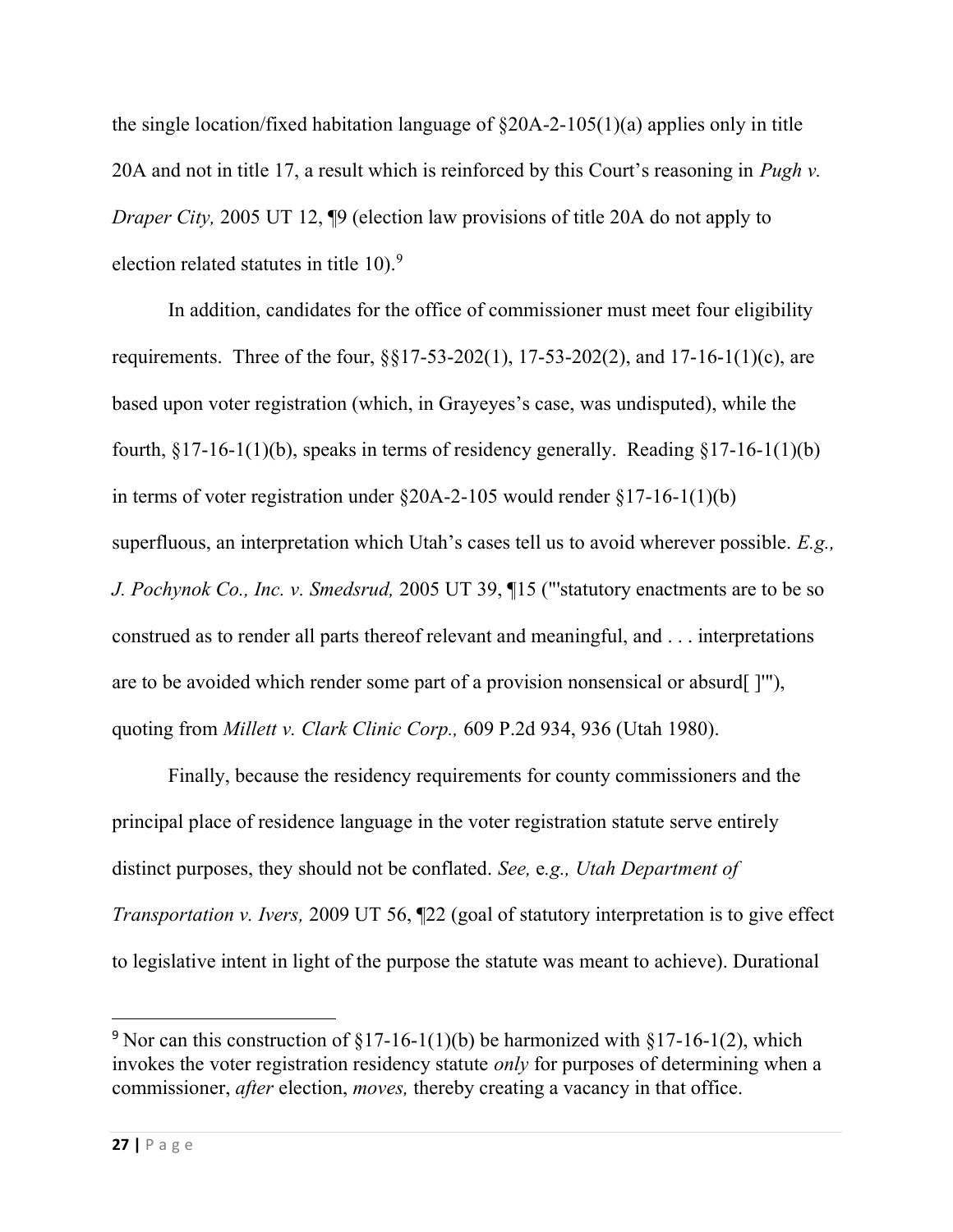residency requirements like  $\S17-16-1(1)(b)$  are purposed to ensure that voters will have time to become acquainted with candidates for office and that candidates for office will have time to understand the minds of their constituents. E.g., Note, "Durational Residence Requirements for Candidates," 40 U. CHI. L. REV. 357, 357 (1973). Residency provisions for purposes of voter registration enable county clerks to prepare official roles on a precinct by precinct basis, §§20A-2-101(1)(d), 20A-2-102, 20A-3a-102, 20A-5-401, 20A-5-204, 20A-5-205, 20A-5-206, thereby facilitating ballot preparation, as well as cross-checking and counting at polling locations, §§20A-5-405, 20A-3a-203, 20A-3a-205, 20A-5-605. A durational residency requirement does not care where a candidate may live in a county, so long as that candidate lives somewhere in that county. A voter on the other hand must live in his precinct in order properly to facilitate the mechanics of an election.<sup>10</sup>

But, as noted above, this commonsense construction of the statutory requirements does not appear to satisfy Laws. He is obsessed with the GPS coordinates which Grayeyes listed on the declaration of candidacy and maintains that, absent proof Grayeyes owned a physical habitat at this very location, identical with the marks placed on this particular document, he cannot be deemed a resident for purposes of §17-16-  $1(1)(b)$ .<sup>11</sup> This view is misguided for at least three reasons.

<sup>&</sup>lt;sup>10</sup> This same distinction has figured in constitutional analyses which have sustained longer durational residency requirements for candidates but shortened those for voters. See generally, Mazo, "Residency and Democracy: Durational Residency Requirements From the Framers to the Present," 43 FLA. STATE U. L. REV. 611 (2017).

<sup>&</sup>lt;sup>11</sup> There are no street addresses at Navajo Mountain and the Navajo Reservation.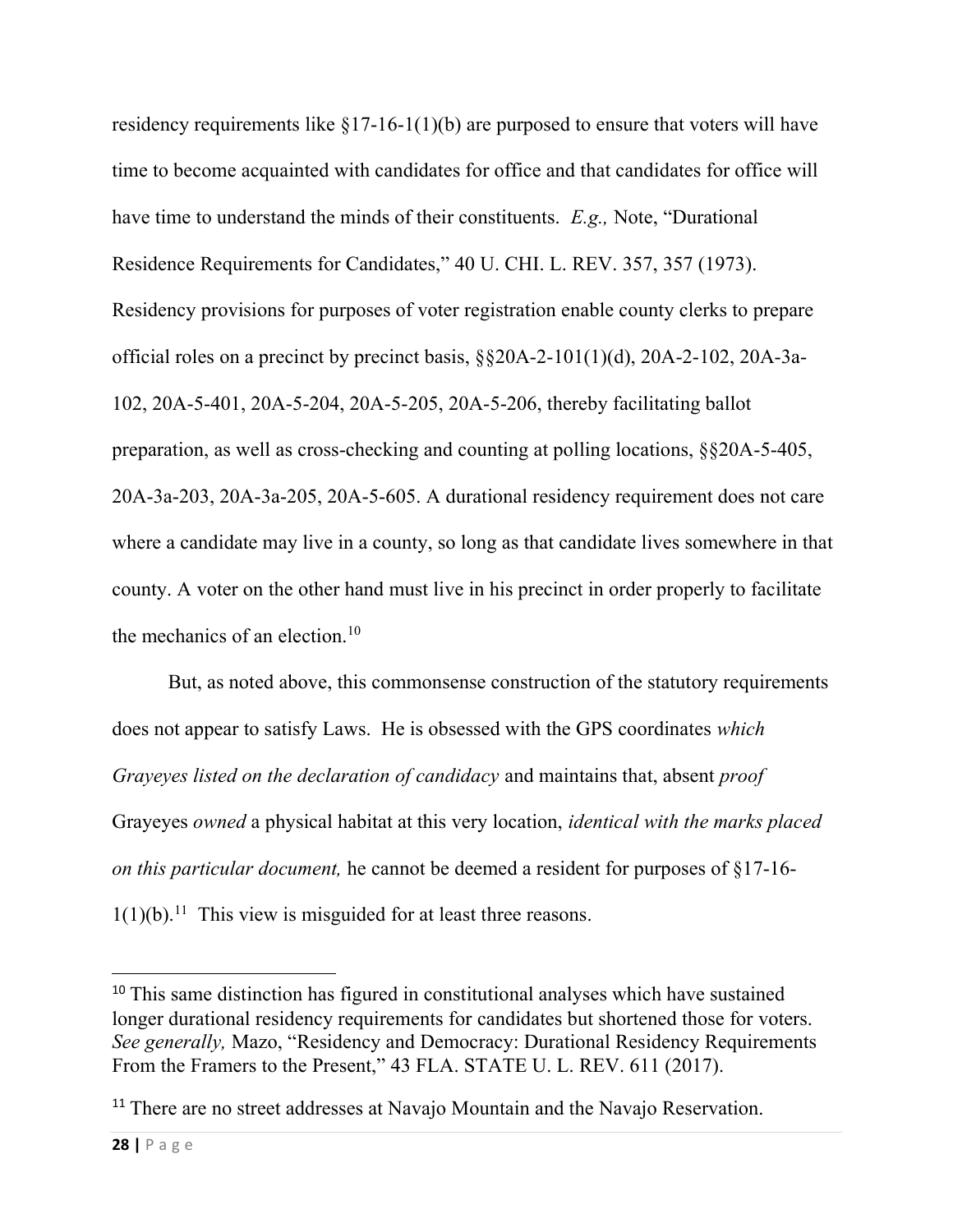First, Grayeyes doesn't have to "prove" anything. Because Grayeyes is registered to vote at that location, the statute which Laws invokes creates a presumption that Grayeyes has his principal place of residence there. It is Laws's burden of persuasion to show otherwise by clear and convincing evidence, something he failed to do in the lower court. §20A-2-105(7).

Second, Grayeyes doesn't have to "own" that principal place of residence. By implying as much, Laws comes close to arguing for a violation of Art. IV, §7, which eliminates the ownership of property as a qualification to vote or otherwise participate in the electoral process. The statute which Laws invokes treats the ownership of realty as but one of many factors to be weighed in determining residency for voting purposes. §20A-2- 105(4)(g). Residency for voting purposes, in states with statutes not unlike §20A-2-105, can be any fixed location: "Thus, a hotel, shelter for the homeless, or even a park bench will be sufficient." Fischer v. Stout, 741 P.2d 217, 221 (Alaska 1987), citing Pitts v. Black, 608 F.Supp. 696 (S.D.N.Y. 1984) and Collier v. Menzel, 221 Cal. Rptr. 110 (Cal. 1985).

Third, Utah's elections code doesn't say that residency for purposes of §17-16- 1(1)(b) must be identical with the address given on a declaration of candidacy under chapter 9 of title 20A, and, indeed, any statement to that effect would collide with this Court's holding in Pugh. Likewise, a requirement that these addresses remain constant throughout an election cycle could not be squared with §20A-3-303.3(7) which allows Grayeyes *qua* voter to change precincts – within the same county – so long as he accomplishes this change within 30 days preceding a particular election, §§20A-2-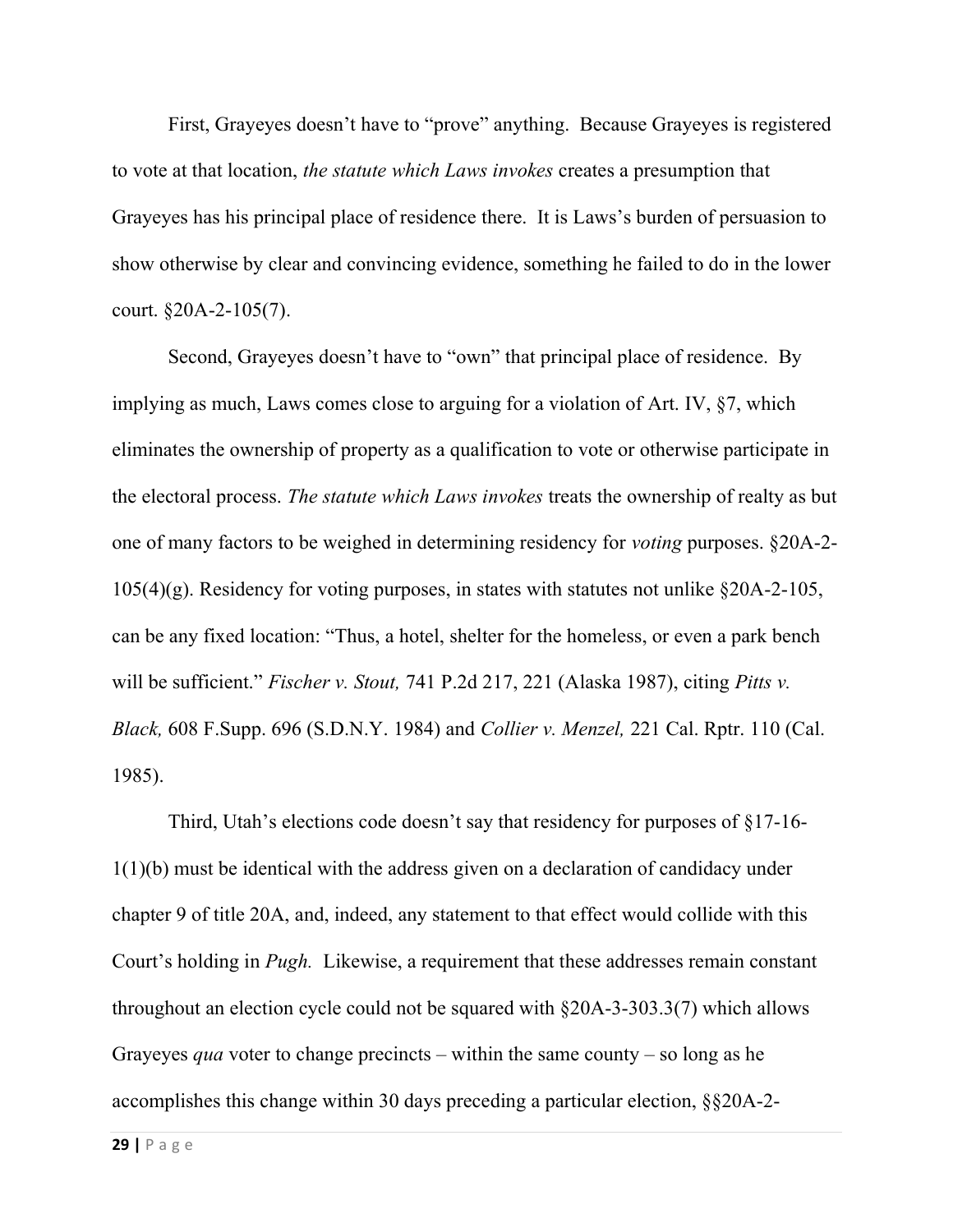102.5(b) and 20A-2-101(1)(b). In short, in Laws's view, once a candidate filed his declaration, he could not change addresses within the same county until after the election – even though this restriction on movement nowhere is articulated in the elections code – runs counter to the statutes cited immediately above -- would actually defeat the purpose of durational residency requirements to give candidates wider acquaintance with voters county-wide -- and might offend the right to travel which has been tied to voting protection under the Due Process Clause of the Fourteenth Amendment. E.g., Dunn v. Blumstein, 405 U.S. 330, 338-342 (1972).

If we look beyond Laws's red herring, it is easy to see that Grayeyes had the requisite residency in San Juan County. At a minimum, Grayeyes lived with a daughter and a sister, in physical habitats with fixed coordinates in the same precinct at Navajo Mountain, for 80 percent of the time contemplated under the statute – and, to the extent necessary, he could amend his voter registration or candidacy declaration to reflect that circumstance<sup>12</sup> – or, as in other states, be deemed to have "elected" one of these locations (as among the several stopping places he used in San Juan County over the years) as a "principal place of residence."<sup>13</sup> Either scenario fits well with the facts established in the

<sup>&</sup>lt;sup>12</sup> This possibility specifically is contemplated in  $\delta$ 20A-9-202(5), and, had Laws objected to Grayeyes's declaration of candidacy on a timely basis, recourse to that statutory option might have saved everybody from this debacle of a contest.

<sup>&</sup>lt;sup>13</sup> This procedure, which has been adopted in New York, is discussed in *Wit v. Berman*, 306 F.3d 1256 (2d Cir. 2002): "This pragmatic approach lessens the burdens on registrars, who in most cases need only verify an address, and on people like appellants, who otherwise might be turned down at both places and have to go to court in order to be able to vote anywhere." Id. at 1262. See also, Wilkie v. Delaware County Bd. of Elections, 865 N.Y.S.2d 739, 741 (N.Y. Sup. Ct., App. Div., 3d Dept., 2008) (voter may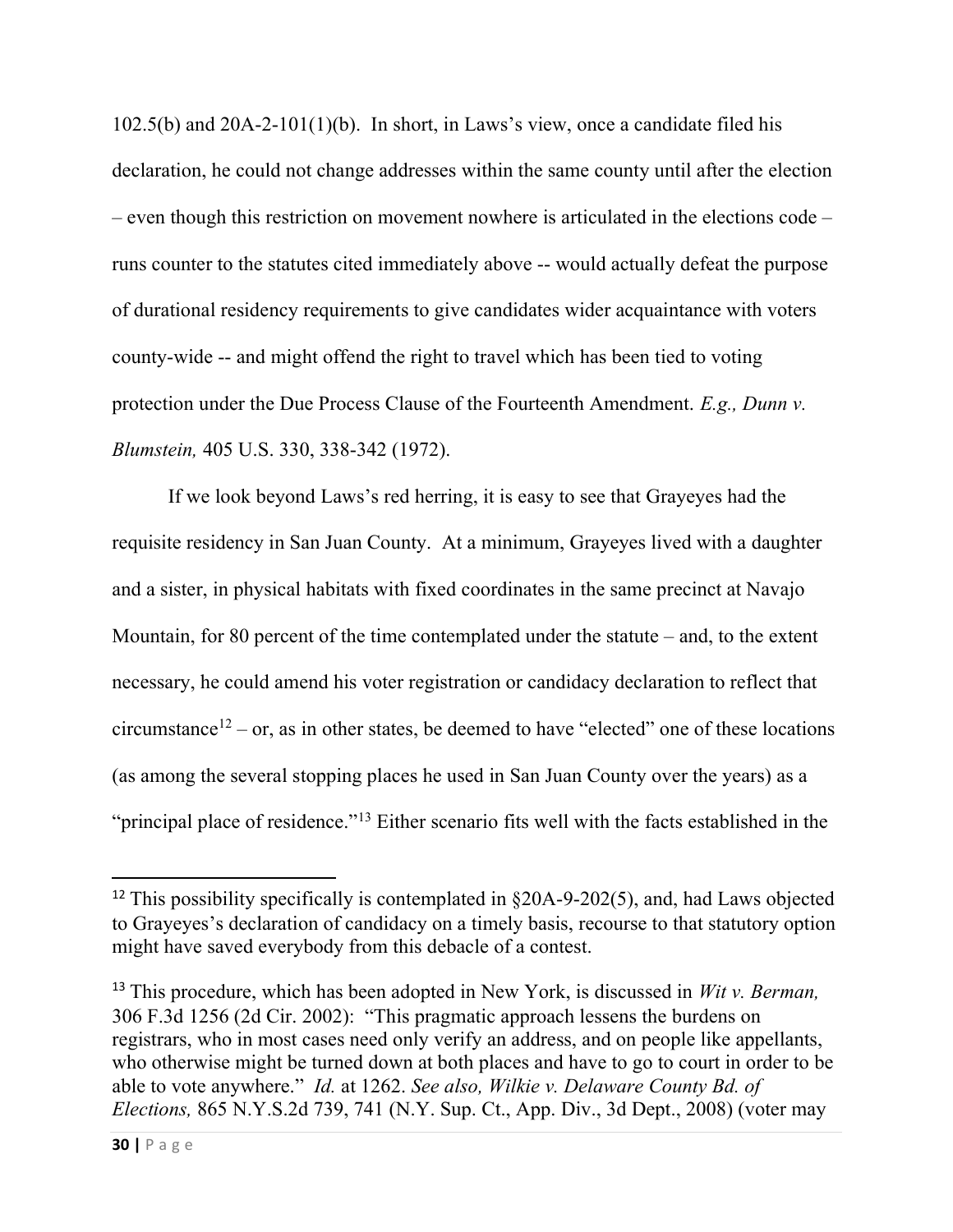lower court, and Judge Torgerson's ruling, fairly read, appears to adopt something like this application of the relevant statutes to the circumstances of our case.

#### Fees

Bad Faith Doctrine. Invoking §78B-5-825, Judge Torgerson held that a finding of some merit, standing alone, was dispositive on this point. But *Stewart v. Utah Public* Service Commission, 885 P.2d 759, 782 (Utah 1994) required Judge Torgerson to consider a wide range of equitable factors – oppression, vexatious stubbornness, spite, wantonness – itemized with the disjunctive "or" – in assessing whether Grayeyes should be allowed fees under the bad faith doctrine. The cases cited by Laws, including the dicta in Injured Workers Association of Utah v. State, 2016 UT 21, ¶34 n. 7, reflect rather than oppose this approach. The Court, in footnote 7, does not "foreclose" the legislature from designating "statutory attorney fee awards." But this is nothing more than what this Court, under the judge-made American Rule, always has allowed pursuant to its inherent power. Indeed, judicial supremacy over fee awards is implicit in the phrasing, "does not foreclose." Footnote 7 may permit statutory fee awards, through judicial grace, but it does not authorize the legislature, in §78B-5-825 or elsewhere, to overrule or curtail equitable fee doctrines arising from the inherent power of this Court. This case accordingly should be remanded so that all facts, including those bearing upon oppression, vexation, spite,

have two residences and choose one for election purposes so long as he has "legitimate, significant and continuing attachments" to that location) (internal quotation marks and citation omitted).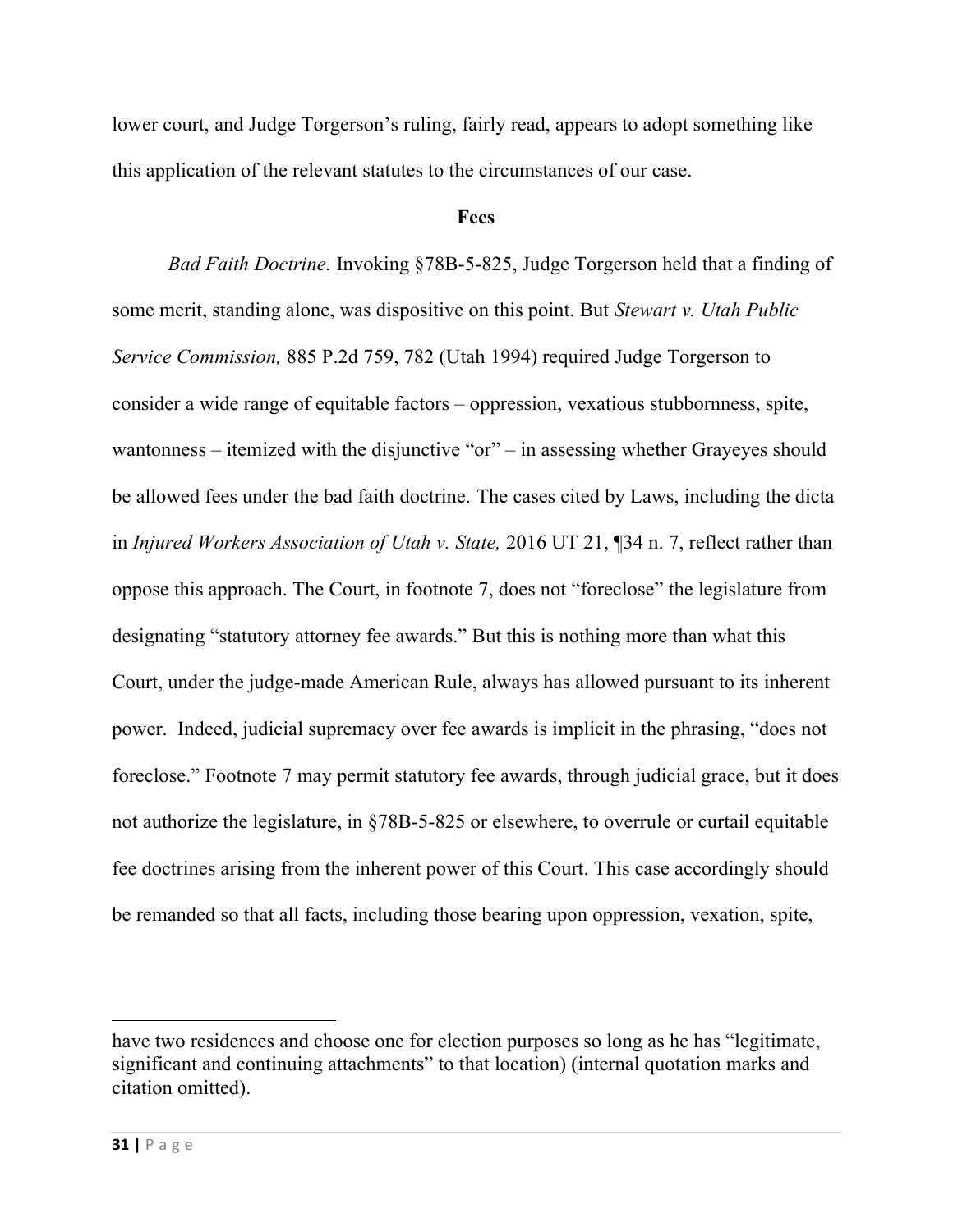and wantonness, as well as merit, may be considered before determining whether an award of fees under the bad faith doctrine is appropriate.

Private Attorney General Doctrine (PAGD). Judge Torgerson deferred to §78B-5- 825.5 and held that he could not award fees under the PAGD. Because he refused to cross this statutory threshold, anything said about the merits of Grayeyes's application for attorney fees was obiter dicta and, moreover, in all events, went unsupported in a record which, because of the pre-emptive effect of the constitutional bar, had not been developed. There was no point, after all, in rendering an advisory opinion on the merits of a claim that  $\frac{$78B-5-825.5 -}{}$  which he upheld as constitutional – clearly extinguished. This reading of Judge Torgerson's ruling is confirmed by the fact that, had he truly and fully weighed the non-constitutional merits of the claim itself, he must have sustained it in view of compelling precedents where public interest fees are awarded in election contests involving the right to vote and the fundamental right of San Juan County's citizens to elect a candidate of their choice. E.g., Utahns for Better Dental Health-Davis, Inc. v. Davis County Clerk, 2007 UT 97,  $\P\P 9$ -10.<sup>14</sup> What's more, Laws's argument, raised for the first time on this appeal, that only petitioners and not respondents are entitled to fee awards under the PAGD, an argument unsupported by logic and contradicted by the

<sup>&</sup>lt;sup>14</sup> The public interest aspects of candidate selection, election outcomes, and rights to vote in view of residency requirements are so obvious that some jurisdictions, such as Alaska, have codified variations of the PAGD in their rules of court. See, e.g., Dansereau v. Ulmer, 955 P.2d 916 (Alaska 1998) (gubernatorial contest), Hunsicker v. Thompson, 717 P.2d 358 (Alaska 1986) (school board election), Lake & Peninsula Borough v. Oberlatz, 329 P.3d 214 (Alaska 2014) (voter residency challenge).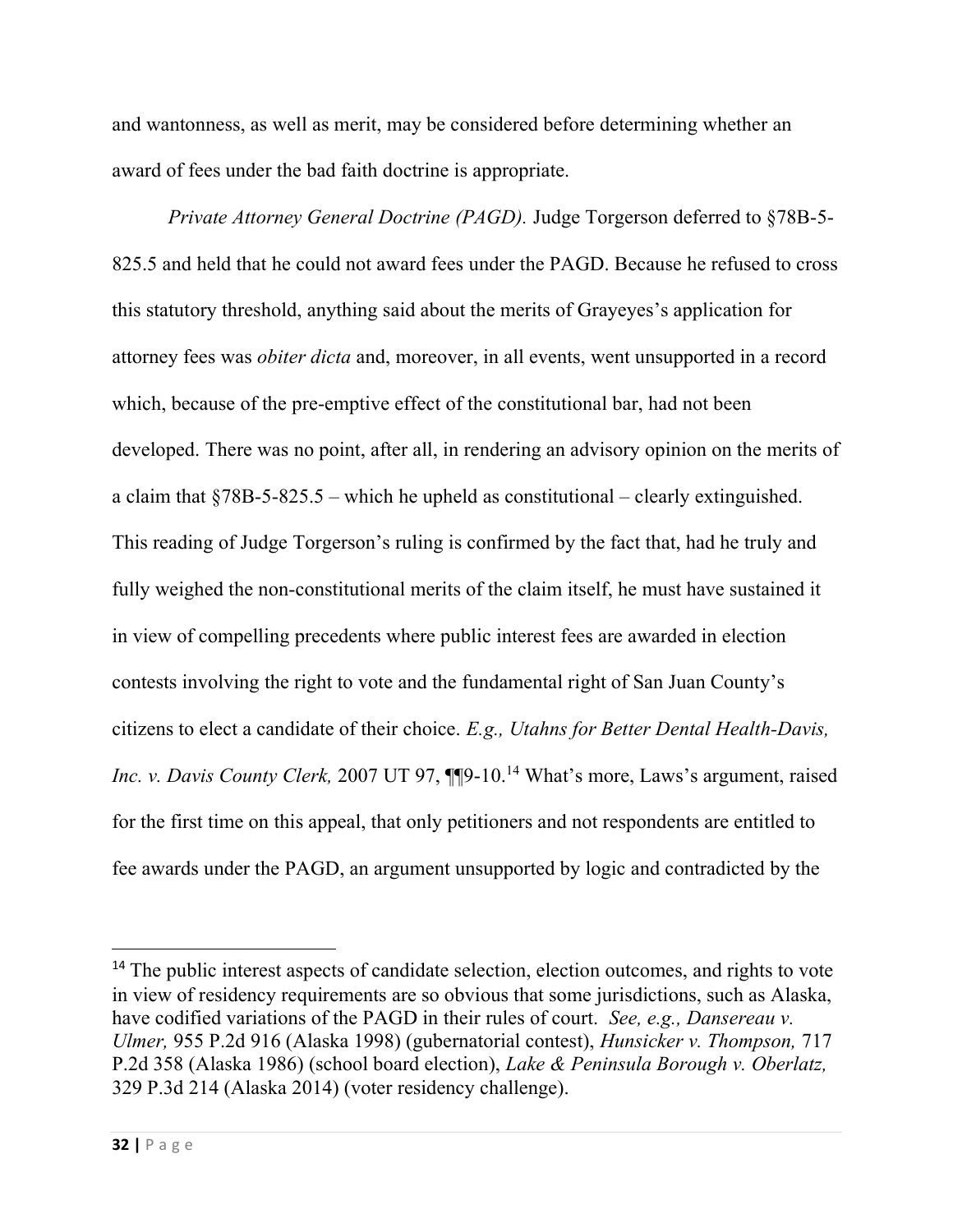facts of Utah's leading case, would have been addressed.<sup>15</sup> The upshot is that Grayeyes has shown that §78B-5-825.5 is unconstitutional, and has not waived argument about the application of the PAGD on this appeal because the merits of that claim were not addressed sufficiently in the lower court. The fee ruling, therefore, should be reversed and the case remanded so that Judge Torgerson, in the first instance, and free from constitutional uncertainty, may determine whether the PAGD properly may be applied to Grayeyes's application for attorney fees.

## **CONCLUSION**

 Grayeyes respectfully requests that Laws's appeal be denied and that Grayeyes's cross-appeal be granted with a remand to Judge Torgerson for further proceedings in connection with the application for attorney fees.

Dated this 11th day of July, 2020.

Alan L. Smith David R. Irvine

 $\sqrt{s}/$  Alan L. Smith  $\sqrt{s}/$  David R. Irvine

MAYNES, BRADFORD, SHIPPS & SHEFTEL, LLP

/s/ Steven C. Boos /s/ Eric P Swenson Steven C. Boos **Example 2** Eric P. Swenson

Attorneys for Willie Grayeyes, as appellee and cross-appellant

<sup>&</sup>lt;sup>15</sup> In *Stewart*, a utility petitioned for a rate increase. The ratepayers (who obtained the PAGD award) responded to that petition and ultimately prevailed.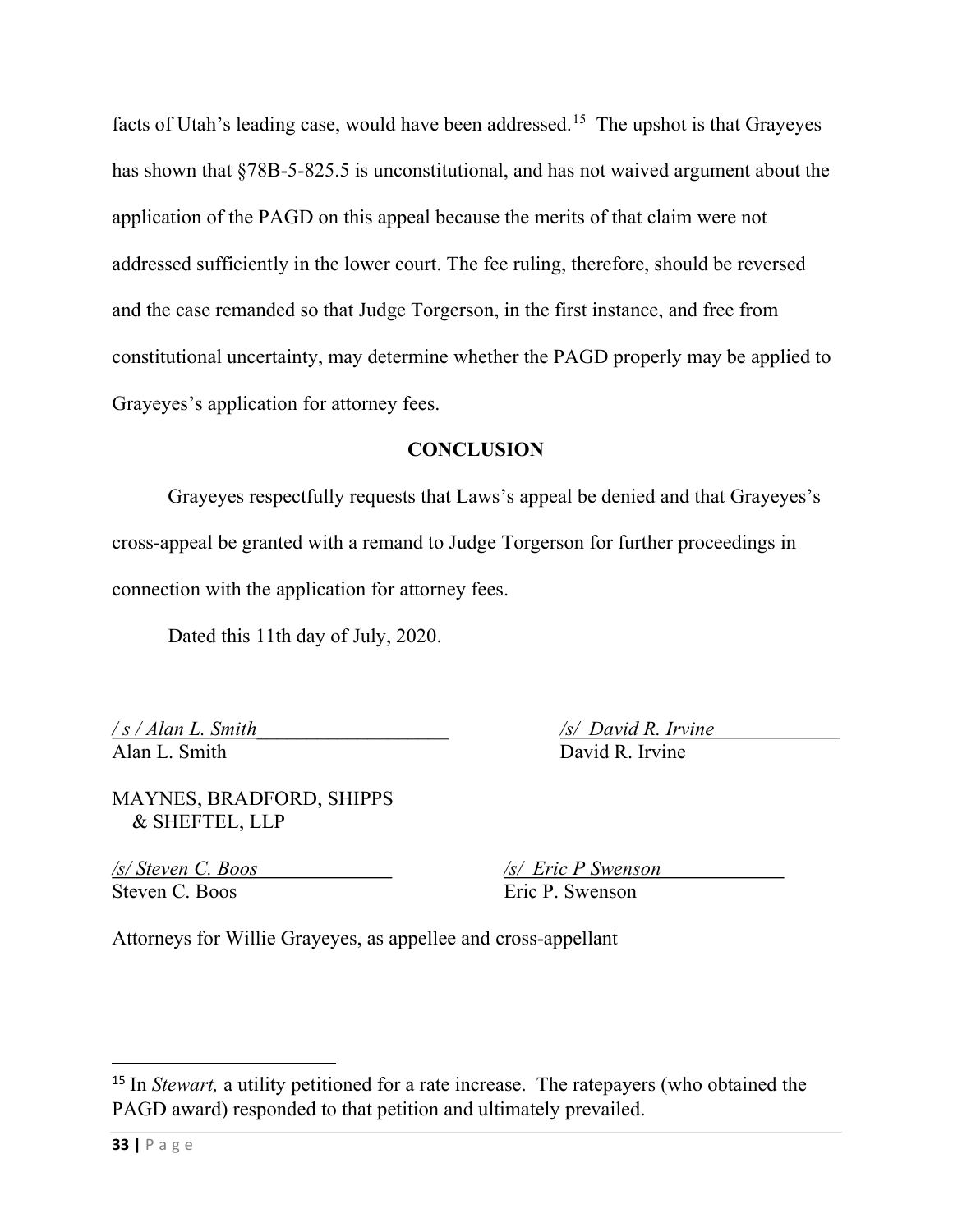## CERTIFICATE OF COMPLIANCE

In accordance with Utah Rule of Appellate Procedure  $24(a)(11)$ , the undersigned certifies that the foregoing Reply Brief of Appellee/Cross-Appellant, Willie Grayeyes, complies with Utah Rule of Appellate Procedure  $24(g)(1)$ , in that the word count of the Brief (exclusive of those parts exempted pursuant to Utah Rule of Appellate Procedure  $24(g)(2)$ ) is exactly 6,967 words, and in that no non-public information as defined in Utah Rule of Appellate Procedure 21 is contained in the Brief.

> /s/ Alan L. Smith\_\_\_\_\_\_\_\_\_\_\_\_\_\_\_\_\_\_\_ Alan L. Smith (Utah Bar No. 2988) Attorney and Counselor at Law 1169 East 4020 South Salt Lake City, Utah 84124 Telephone: (801) 262-0555 E-Mail: Alanakaed@aol.com

 Attorney for appellee, cross- Appellant, Grayeyes